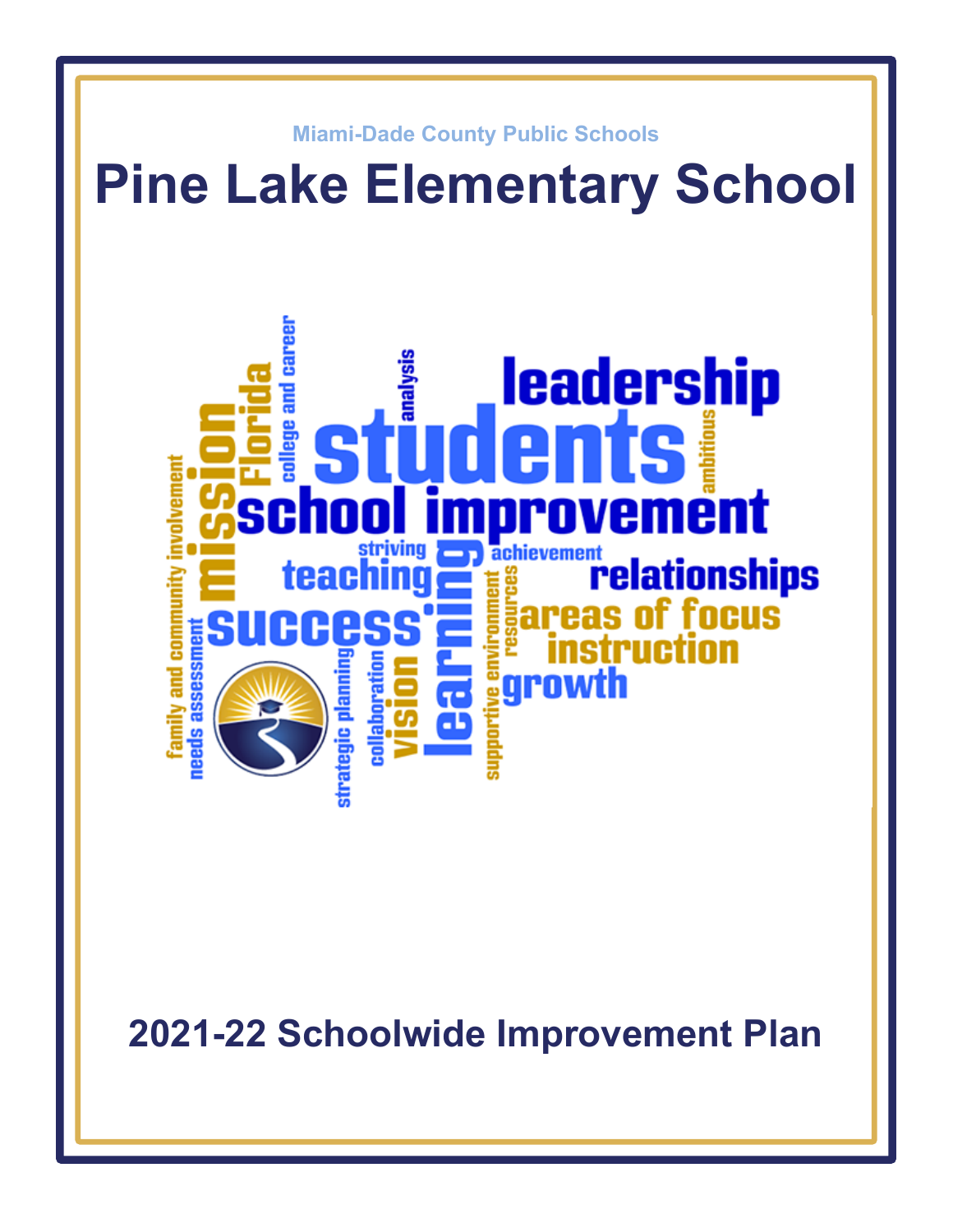# **Table of Contents**

| <b>School Demographics</b>                | 3  |
|-------------------------------------------|----|
| <b>Purpose and Outline of the SIP</b>     | 4  |
| <b>School Information</b>                 | 5  |
| <b>Needs Assessment</b>                   | 9  |
| <b>Planning for Improvement</b>           | 17 |
| <b>Positive Culture &amp; Environment</b> | 28 |
| <b>Budget to Support Goals</b>            | 28 |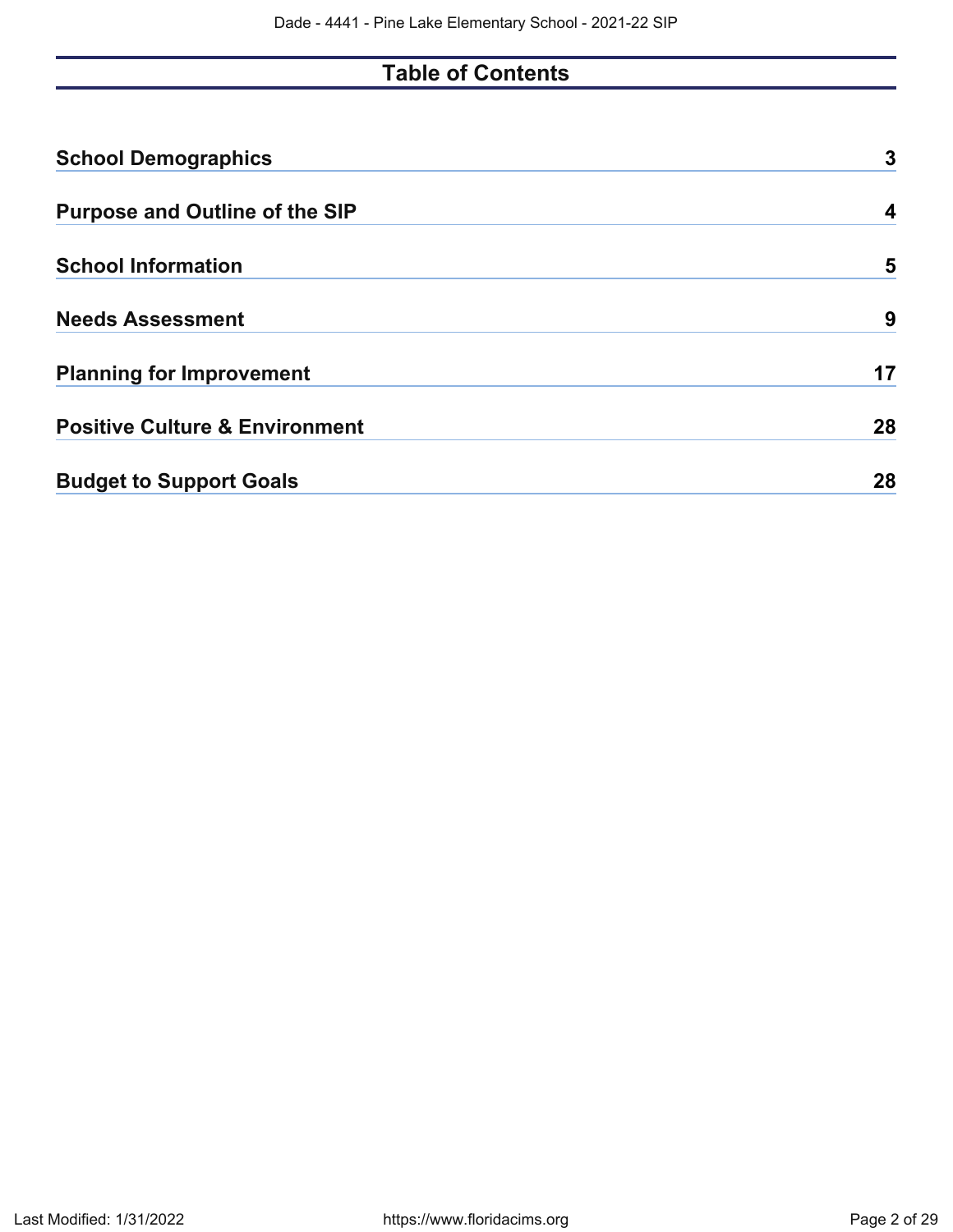Dade - 4441 - Pine Lake Elementary School - 2021-22 SIP

# **Pine Lake Elementary School**

16700 SW 109TH AVE, Miami, FL 33157

http://pinelake.dadeschools.net/

<span id="page-2-0"></span>**Demographics**

# **Principal: Crystal Coffey** Start Date for this Principal: 7/19/2014

| <b>2019-20 Status</b><br>(per MSID File)                                                                                            | Active                                                                                                                                                                                    |  |  |  |  |  |  |  |
|-------------------------------------------------------------------------------------------------------------------------------------|-------------------------------------------------------------------------------------------------------------------------------------------------------------------------------------------|--|--|--|--|--|--|--|
| <b>School Type and Grades Served</b>                                                                                                | <b>Elementary School</b>                                                                                                                                                                  |  |  |  |  |  |  |  |
| (per MSID File)                                                                                                                     | <b>PK-5</b>                                                                                                                                                                               |  |  |  |  |  |  |  |
| <b>Primary Service Type</b><br>(per MSID File)                                                                                      | K-12 General Education                                                                                                                                                                    |  |  |  |  |  |  |  |
| 2018-19 Title I School                                                                                                              | Yes                                                                                                                                                                                       |  |  |  |  |  |  |  |
| 2018-19 Economically<br><b>Disadvantaged (FRL) Rate</b><br>(as reported on Survey 3)                                                | [Data Not Available]                                                                                                                                                                      |  |  |  |  |  |  |  |
| 2018-19 ESSA Subgroups Represented<br>(subgroups with 10 or more students)<br>(subgroups in orange are below the federal threshold) | <b>Black/African American Students</b><br><b>Economically Disadvantaged Students</b><br><b>English Language Learners</b><br><b>Hispanic Students</b><br><b>Students With Disabilities</b> |  |  |  |  |  |  |  |
|                                                                                                                                     | 2018-19: B $(61\%)$<br>2017-18: C (50%)                                                                                                                                                   |  |  |  |  |  |  |  |
| <b>School Grades History</b>                                                                                                        | 2016-17: C (48%)                                                                                                                                                                          |  |  |  |  |  |  |  |
|                                                                                                                                     | 2015-16: D $(37%)$                                                                                                                                                                        |  |  |  |  |  |  |  |
| 2019-20 School Improvement (SI) Information*                                                                                        |                                                                                                                                                                                           |  |  |  |  |  |  |  |
| <b>SI Region</b>                                                                                                                    | Southeast                                                                                                                                                                                 |  |  |  |  |  |  |  |
| <b>Regional Executive Director</b>                                                                                                  | <b>LaShawn Russ-Porterfield</b>                                                                                                                                                           |  |  |  |  |  |  |  |
| <b>Turnaround Option/Cycle</b>                                                                                                      | N/A                                                                                                                                                                                       |  |  |  |  |  |  |  |
| Year                                                                                                                                |                                                                                                                                                                                           |  |  |  |  |  |  |  |
| <b>Support Tier</b>                                                                                                                 |                                                                                                                                                                                           |  |  |  |  |  |  |  |
| <b>ESSA Status</b>                                                                                                                  | [not available]                                                                                                                                                                           |  |  |  |  |  |  |  |
| * As defined under Rule 6A-1.099811, Florida Administrative Code. For more information, click here.                                 |                                                                                                                                                                                           |  |  |  |  |  |  |  |

**School Board Approval**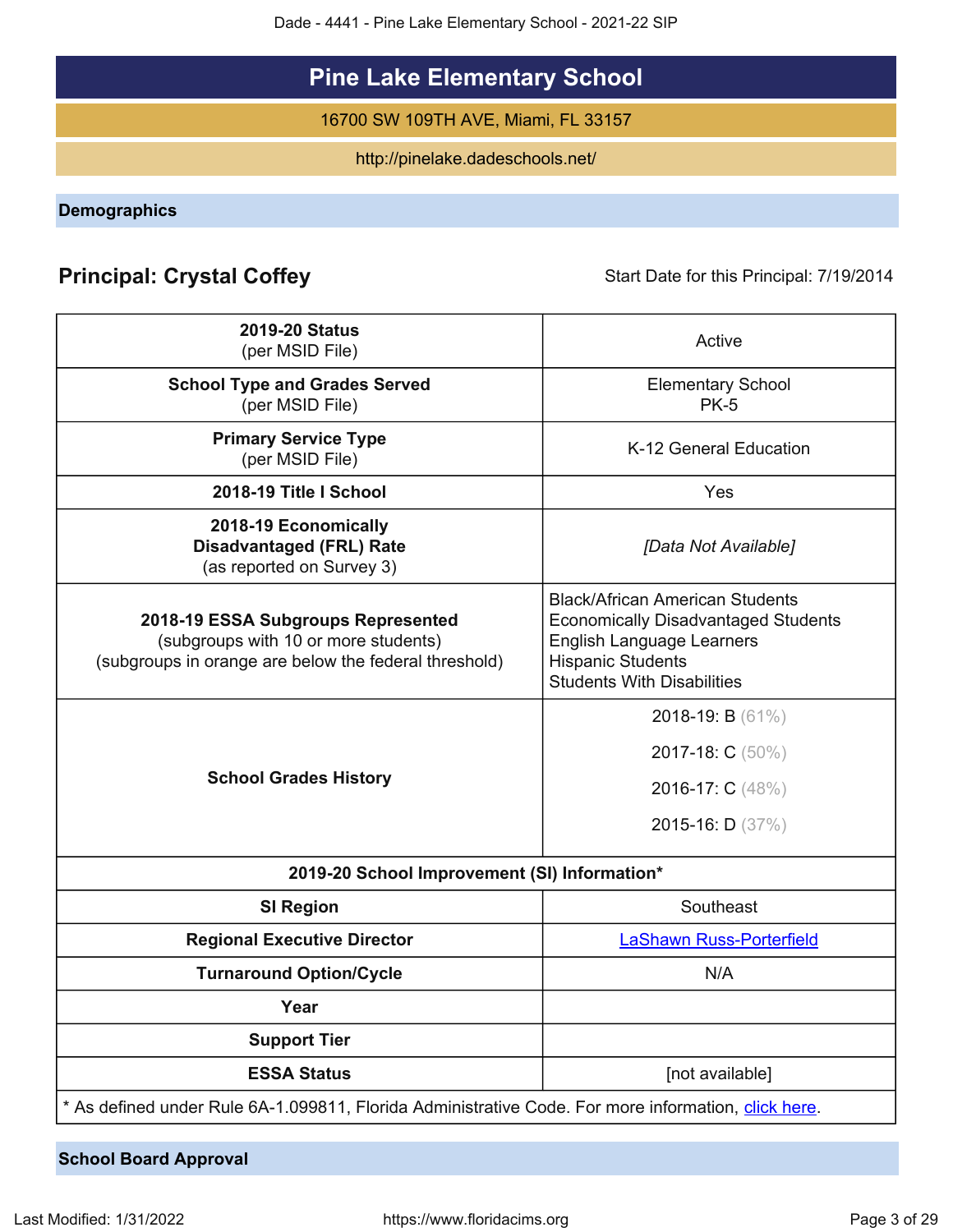This plan is pending approval by the Dade County School Board.

## **SIP Authority**

Section 1001.42(18), Florida Statutes, requires district school boards to annually approve and require implementation of a Schoolwide Improvement Plan (SIP) for each school in the district that has a school grade of D or F. This plan is also a requirement for Targeted Support and Improvement (TS&I) and Comprehensive Support and Improvement (CS&I) schools pursuant to 1008.33 F.S. and the Every Student Succeeds Act (ESSA).

To be designated as TS&I, a school must have one or more ESSA subgroup(s) with a Federal Index below 41%. This plan shall be approved by the district. There are three ways a school can be designated as CS&I:

- 1. have a school grade of D or F
- 2. have a graduation rate of 67% or lower
- 3. have an overall Federal Index below 41%.

For these schools, the SIP shall be approved by the district as well as the Bureau of School Improvement.

The Florida Department of Education (FDOE) SIP template meets all statutory and rule requirements for traditional public schools and incorporates all components required for schools receiving Title I funds. This template is required by State Board of Education Rule 6A-1.099811, Florida Administrative Code, for all noncharter schools with a current grade of D or F, or a graduation rate 67% or less. Districts may opt to require a SIP using a template of its choosing for schools that do not fit the aforementioned conditions. This document was prepared by school and district leadership using the FDOE's school improvement planning web application located at [www.floridacims.org.](https://www.floridacims.org)

## <span id="page-3-0"></span>**Purpose and Outline of the SIP**

The SIP is intended to be the primary artifact used by every school with stakeholders to review data, set goals, create an action plan and monitor progress. The Florida Department of Education encourages schools to use the SIP as a "living document" by continually updating, refining and using the plan to guide their work throughout the year. This printed version represents the SIP as of the "Date Modified" listed in the footer.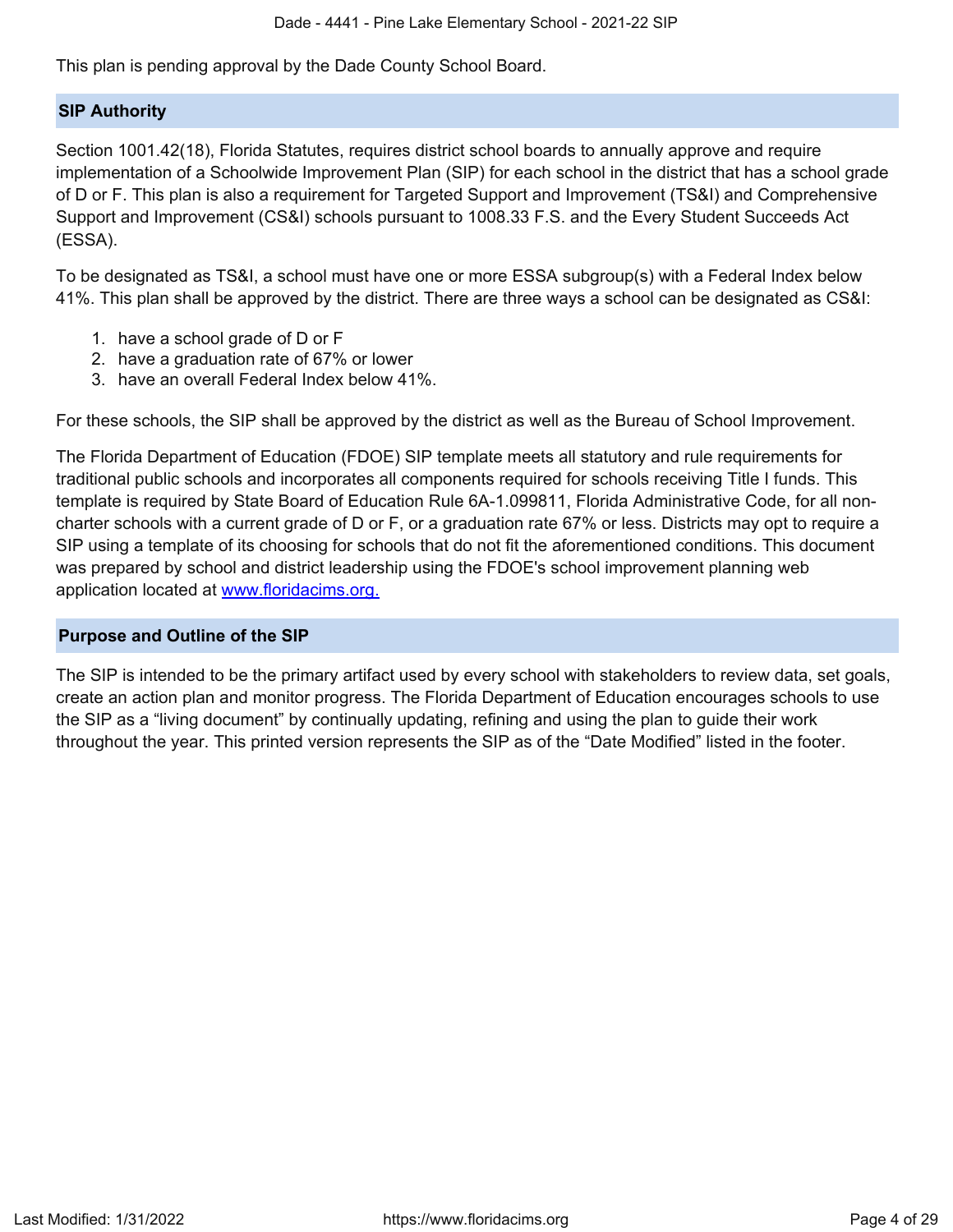## **Part I: School Information**

### <span id="page-4-0"></span>**School Mission and Vision**

### **Provide the school's mission statement.**

At Pine Lake Elementary School, we strive to provide the highest quality, relevant learning experiences that foster lifelong curiosity. So that all our students are empowered to achieve their full academic, personal, and civic potential, while becoming responsible citizens, and protectors of our global environment.

### **Provide the school's vision statement.**

At Pine Lake Elementary School, we are committed to inspiring, valuing, educating and empowering students through academic excellence and environmental awareness, in and beyond the classroom.

### **School Leadership Team**

### **Membership**

Identify the name, email address, position title, and job duties/responsibilities for each member of the school leadership team.**:**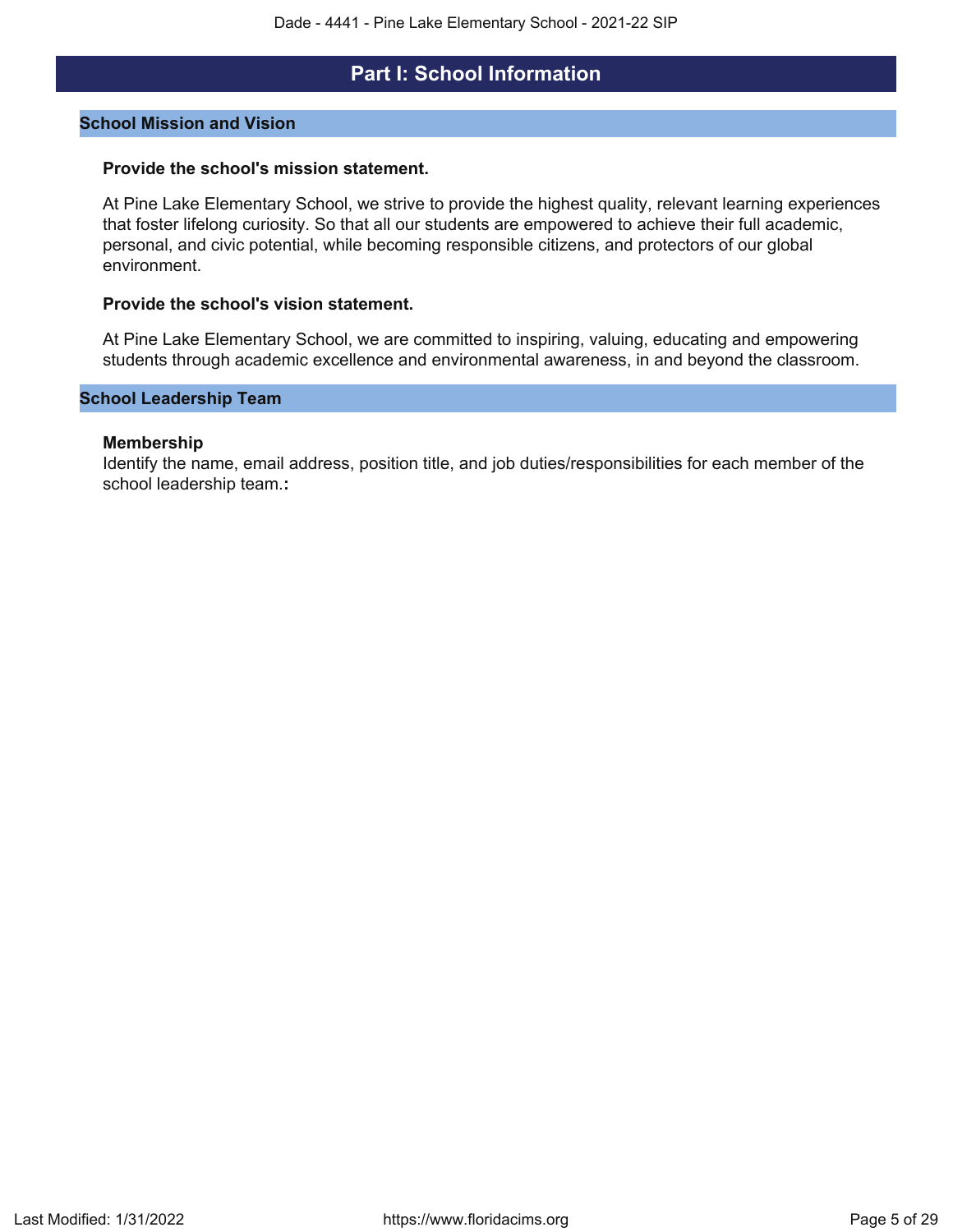| <b>Name</b>                                  | <b>Title</b>                 | <b>Job Duties and</b><br><b>Responsibilities</b> |                                                                                                                                                                                                                                                                                                                                                                                               |
|----------------------------------------------|------------------------------|--------------------------------------------------|-----------------------------------------------------------------------------------------------------------------------------------------------------------------------------------------------------------------------------------------------------------------------------------------------------------------------------------------------------------------------------------------------|
| Coffey,<br>Crystal                           | Principal                    |                                                  | Mrs. Coffey is the school's administrative leader. She<br>guides the team and ensures the teachers and students<br>have all support and resources necessary to be<br>successful.                                                                                                                                                                                                              |
| Rodriguez, Assistant<br>Jacqueline Principal |                              |                                                  | Assistant Principal responsibilities- The position is<br>responsible for assisting the school principal in the<br>leadership, coordination, supervision and management of<br>the school program and operation.                                                                                                                                                                                |
| Cue,<br>Sandra                               | Assistant<br>Principal       |                                                  | Assistant Principal responsibilities- The position is<br>responsible for assisting the school principal in the<br>leadership, coordination, supervision and management of<br>the school program and operation.                                                                                                                                                                                |
| Collins,<br>Pat                              | Reading<br>Coach             |                                                  | The Reading coach provides coaching and other<br>professional development support that enables teachers<br>to think reflectively about improving student learning and<br>implementing various instructional programs and<br>practices.                                                                                                                                                        |
| Munoz,<br>Yolanda                            | Math Coach                   |                                                  | The Math Coach works with classroom teachers in<br>researching, preparing, guiding, and identifying resources<br>while assisting with the full implementation and monitoring<br>of the district's adopted math program in response to<br>student achievement.                                                                                                                                 |
| Arias,<br><b>Michelle</b>                    | <b>Magnet</b><br>Coordinator |                                                  | The Science Coach assist teachers in reflecting on and<br>analyzing their practice and reviewing student work to<br>inform instruction and enhance student achievement.                                                                                                                                                                                                                       |
| Coello,<br>Leticia                           | Instructional<br>Coach       |                                                  | The Instructional Coach supports administration and the<br>Reading and Math Coach. She works with classroom<br>teachers by assisting with all aspects of curriculum. She<br>provides coaching and other professional development<br>support that enables teachers to think reflectively about<br>improving student learning and implementing various<br>instructional programs and practices. |

## **Demographic Information**

## **Principal start date**

Saturday 7/19/2014, Crystal Coffey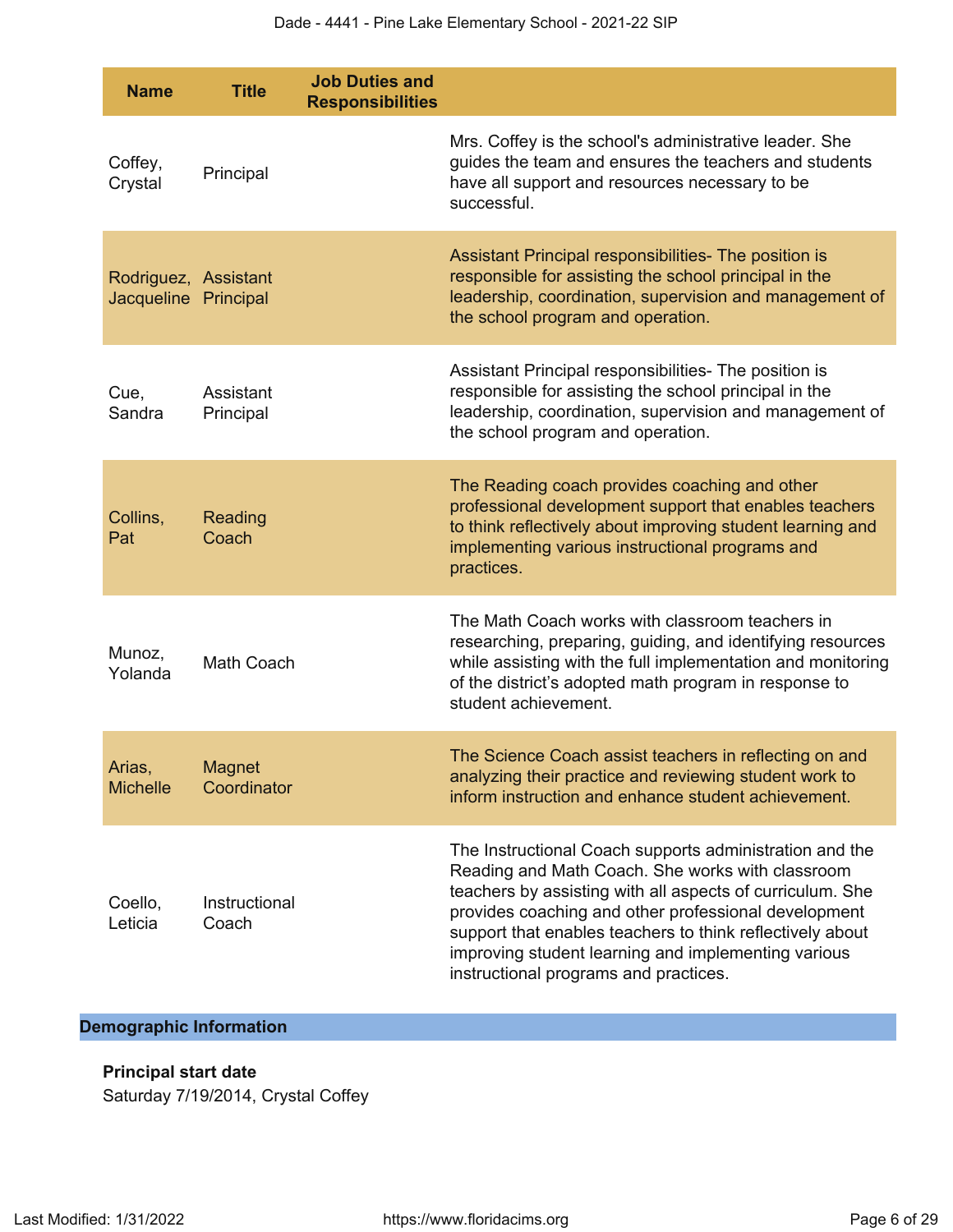**Number of teachers with a 2019 3-year aggregate or a 1-year Algebra state VAM rating of Highly Effective.** *Note: For UniSIG Supplemental Teacher Allocation, teachers must have at least 10 student assessments.*

3

**Number of teachers with a 2019 3-year aggregate or a 1-year Algebra state VAM rating of Effective.** *Note: For UniSIG Supplemental Teacher Allocation, teachers must have at least 10 student assessments.*

24

**Total number of teacher positions allocated to the school** 14

**Total number of students enrolled at the school** 290

**Identify the number of instructional staff who left the school during the 2020-21 school year.** 3

**Identify the number of instructional staff who joined the school during the 2021-22 school year.** 3

**Demographic Data**

## **Early Warning Systems**

## **2021-22**

**The number of students by grade level that exhibit each early warning indicator listed:**

| <b>Indicator</b>                                            |          |          |                |              |                 | <b>Grade Level</b> |           |           |           |          |                 |          |          | <b>Total</b> |
|-------------------------------------------------------------|----------|----------|----------------|--------------|-----------------|--------------------|-----------|-----------|-----------|----------|-----------------|----------|----------|--------------|
|                                                             | K        | 1        | $\overline{2}$ | $\mathbf{3}$ | 4 <sup>2</sup>  |                    |           |           |           |          | 5 6 7 8 9 10 11 |          | 12       |              |
| Number of students enrolled                                 |          | 32 38    | 55             | 41           | 48 51 0 0       |                    |           |           | $\Omega$  | $\Omega$ | $\Omega$        | $\Omega$ | $\Omega$ | 265          |
| Attendance below 90 percent                                 | 5        | 6        | 18             | 11           | 16 <sup>1</sup> | 13 <sub>0</sub>    |           | $\Omega$  | $\bullet$ | $\Omega$ | $\Omega$        | $\Omega$ | $\Omega$ | 69           |
| One or more suspensions                                     | 0        | 0        | $\Omega$       | $\Omega$     | $\Omega$        | $\Omega$           | $\Omega$  | $\Omega$  | $\Omega$  | $\Omega$ | 0               | 0        | $\Omega$ |              |
| Course failure in ELA                                       | $\Omega$ | $\Omega$ | $\overline{4}$ |              | 9               | 8                  | $\Omega$  | $\Omega$  | $\Omega$  | $\Omega$ | $\Omega$        | $\Omega$ | $\Omega$ | <b>22</b>    |
| Course failure in Math                                      | 0        | 0        | 3              | $\Omega$     | 9               | 5                  | $\Omega$  | $\Omega$  | $\Omega$  | $\Omega$ | 0               | 0        | $\Omega$ | 17           |
| Level 1 on 2019 statewide FSA ELA<br>assessment             | $\Omega$ | $\Omega$ | $\Omega$       | $\Omega$     | $\Omega$        | 5 <sup>1</sup>     | $\bullet$ | $\Omega$  | $\Omega$  | $\Omega$ | $\Omega$        | $\Omega$ | 0        | 5            |
| Level 1 on 2019 statewide FSA Math<br>assessment            | 0        | $\Omega$ | $\Omega$       | $\Omega$     | $\Omega$        | 3 0 0 0 0          |           |           |           |          | $\Omega$        | $\Omega$ | $\Omega$ | 3            |
| Number of students with a substantial<br>reading deficiency | $\Omega$ | 9        |                |              | 27 26 22 18 0   |                    |           | $\bullet$ | $\Omega$  | $\Omega$ | $\Omega$        | $\Omega$ | $\Omega$ | 102          |

**The number of students with two or more early warning indicators:**

| Indicator                            |  |  |  | <b>Grade Level</b> |  |                              |  | <b>Total</b> |
|--------------------------------------|--|--|--|--------------------|--|------------------------------|--|--------------|
|                                      |  |  |  |                    |  | K 1 2 3 4 5 6 7 8 9 10 11 12 |  |              |
| Students with two or more indicators |  |  |  |                    |  | 0 0 4 0 9 9 0 0 0 0 0 0 0    |  |              |

**The number of students identified as retainees:**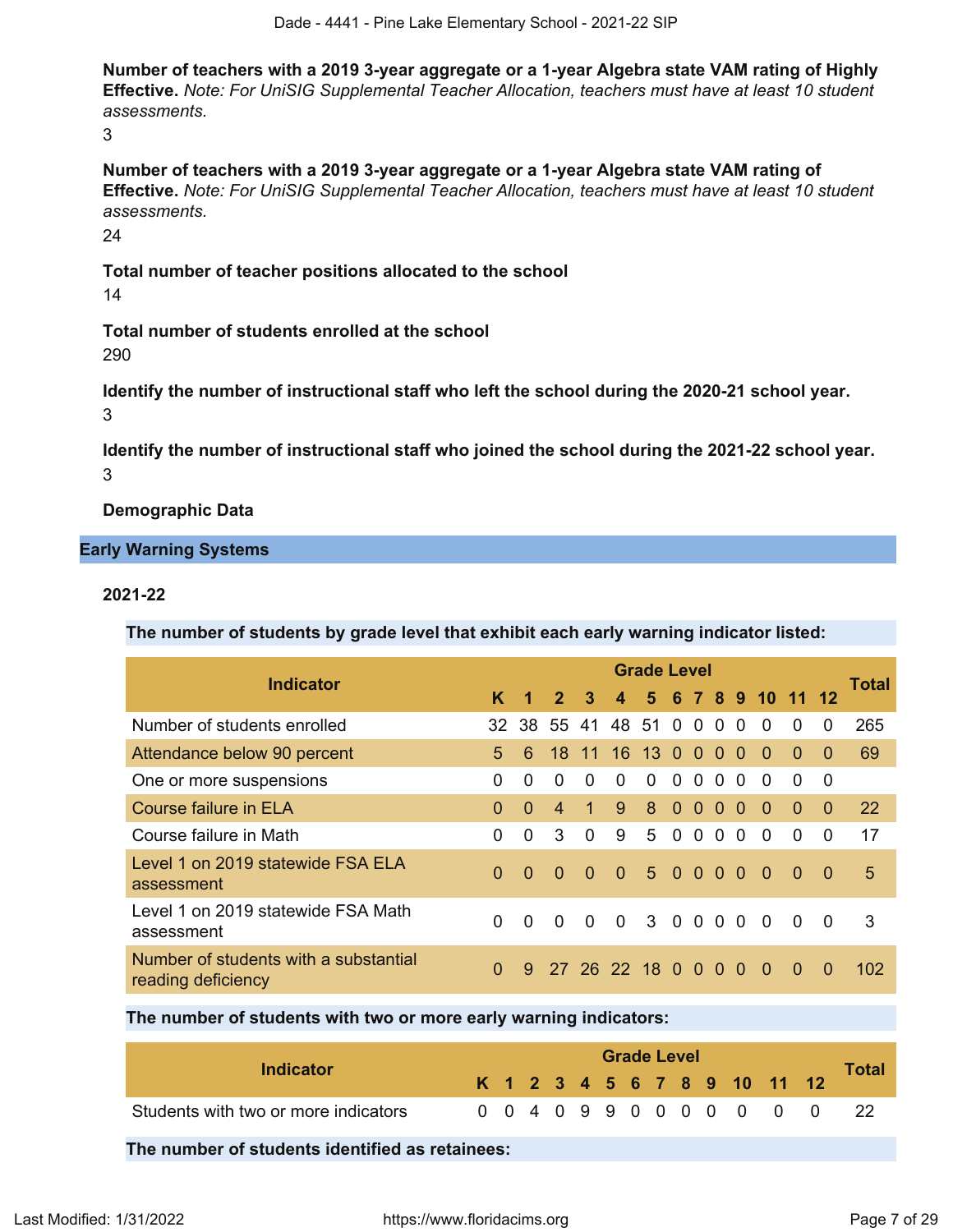| Indicator                              |  | <b>Grade Level</b> |  |  |  |  |  |  |  |  |  |                              |  |       |  |
|----------------------------------------|--|--------------------|--|--|--|--|--|--|--|--|--|------------------------------|--|-------|--|
|                                        |  |                    |  |  |  |  |  |  |  |  |  | K 1 2 3 4 5 6 7 8 9 10 11 12 |  | Total |  |
| <b>Retained Students: Current Year</b> |  |                    |  |  |  |  |  |  |  |  |  | 0 0 0 0 0 0 0 0 0 0 0 0 0    |  |       |  |
| Students retained two or more times    |  |                    |  |  |  |  |  |  |  |  |  | 0 0 0 0 0 1 0 0 0 0 0 0 0    |  |       |  |

### **Date this data was collected or last updated**

Monday 7/19/2021

## **2020-21 - As Reported**

## **The number of students by grade level that exhibit each early warning indicator:**

| <b>Indicator</b>                                                  | <b>Grade Level</b> | <b>Total</b> |
|-------------------------------------------------------------------|--------------------|--------------|
| Number of students enrolled                                       |                    |              |
| Attendance below 90 percent                                       |                    |              |
| One or more suspensions                                           |                    |              |
| Course failure in ELA                                             |                    |              |
| Course failure in Math                                            |                    |              |
| Level 1 on 2019 statewide FSA ELA assessment                      |                    |              |
| Level 1 on 2019 statewide FSA Math assessment                     |                    |              |
| The number of students with two or more early warning indicators: |                    |              |

| Indicator                                       | <b>Grade Level</b> | <b>Total</b> |
|-------------------------------------------------|--------------------|--------------|
| Students with two or more indicators            |                    |              |
| The number of students identified as retainees: |                    |              |

| Indicator                              | <b>Grade Level</b> | <b>Total</b> |
|----------------------------------------|--------------------|--------------|
| <b>Retained Students: Current Year</b> |                    |              |
| Students retained two or more times    |                    |              |

## **2020-21 - Updated**

## **The number of students by grade level that exhibit each early warning indicator:**

| <b>Indicator</b>                                 | <b>Grade Level</b> |                      |             |              |                |                 |          |          |                |                          |                      |              |          |              |
|--------------------------------------------------|--------------------|----------------------|-------------|--------------|----------------|-----------------|----------|----------|----------------|--------------------------|----------------------|--------------|----------|--------------|
|                                                  | K.                 | $\blacktriangleleft$ | $2 \quad 3$ |              |                |                 |          |          |                |                          | 4 5 6 7 8 9 10 11 12 |              |          | <b>Total</b> |
| Number of students enrolled                      | 40                 | 59                   | 46          | 53           | 48 69 0 0      |                 |          |          | - 0            | $\Omega$                 | $\Omega$             | $\Omega$     | $\Omega$ | 315          |
| Attendance below 90 percent                      | 6                  | 16.                  | 11          |              | 16 14 25 0 0 0 |                 |          |          |                | - 0                      | $\Omega$             | $\Omega$     | $\Omega$ | 88           |
| One or more suspensions                          | $\Omega$           | $\Omega$             | $\Omega$    | $\Omega$     | $\Omega$       | $\Omega$        | $\Omega$ | $\Omega$ | $\Omega$       | $\Omega$                 | 0                    | $\Omega$     | - 0      |              |
| <b>Course failure in ELA</b>                     | $\Omega$           | 3                    | $\Omega$    | 9            | 6              | 18 <sub>0</sub> |          | $\Omega$ | $\Omega$       | $\Omega$                 | $\Omega$             | $\Omega$     | $\Omega$ | 36           |
| Course failure in Math                           | 0                  | 3                    | $\Omega$    | 8            | $\overline{4}$ | 18 O            |          | 0        | $\overline{0}$ | $\Omega$                 | $\Omega$             | $\Omega$     | 0        | 33           |
| Level 1 on 2019 statewide FSA ELA<br>assessment  | $\Omega$           | $\Omega$             | $\Omega$    | $\Omega$     |                | 4 14 0          |          | 00       |                | $\overline{\phantom{0}}$ | - റ                  | - 0          | 0        | 18           |
| Level 1 on 2019 statewide FSA Math<br>assessment | 0                  | $\Omega$             | $\Omega$    | <sup>n</sup> | $\mathcal{P}$  | 11 O            |          | $\Omega$ | $\Omega$       | <sup>0</sup>             | $\Omega$             | <sup>0</sup> | $\Omega$ | 13           |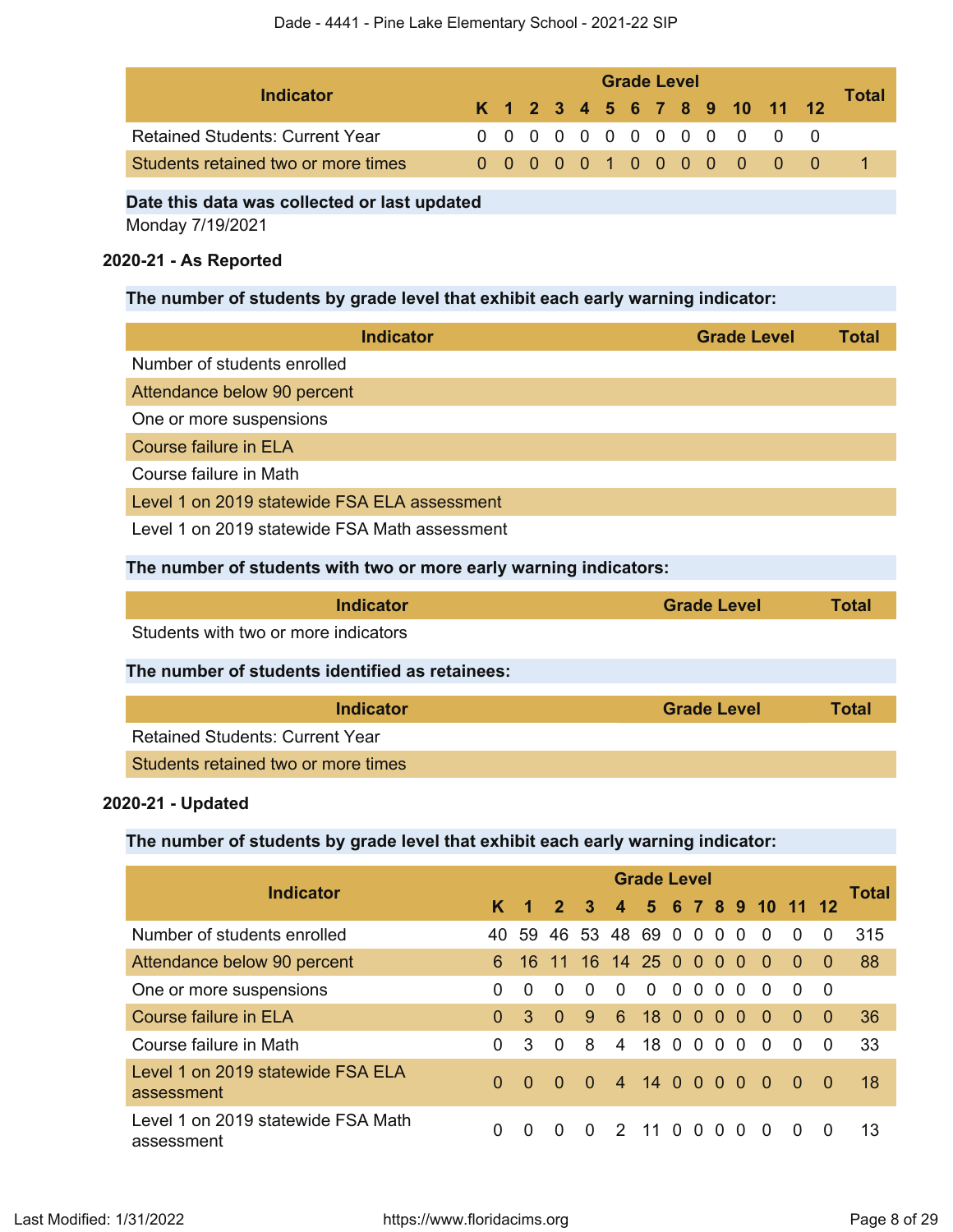### **The number of students with two or more early warning indicators:**

| Indicator                            |  |  | <b>Grade Level</b> |  |  |                              |  |                    |
|--------------------------------------|--|--|--------------------|--|--|------------------------------|--|--------------------|
|                                      |  |  |                    |  |  | K 1 2 3 4 5 6 7 8 9 10 11 12 |  | $\tau$ otal $\sim$ |
| Students with two or more indicators |  |  |                    |  |  | 0 3 0 9 8 23 0 0 0 0 0 0     |  | -43                |

### **The number of students identified as retainees:**

|                                        |  | <b>Grade Level</b> |  |  |  |  |  |  |  |  |  |                              |  |              |  |  |
|----------------------------------------|--|--------------------|--|--|--|--|--|--|--|--|--|------------------------------|--|--------------|--|--|
| Indicator                              |  |                    |  |  |  |  |  |  |  |  |  | K 1 2 3 4 5 6 7 8 9 10 11 12 |  | <b>Total</b> |  |  |
| <b>Retained Students: Current Year</b> |  |                    |  |  |  |  |  |  |  |  |  | 0 0 0 0 0 0 0 0 0 0 0 0 0    |  |              |  |  |
| Students retained two or more times    |  |                    |  |  |  |  |  |  |  |  |  | 0 0 0 0 1 1 0 0 0 0 0 0 0    |  |              |  |  |

## **Part II: Needs Assessment/Analysis**

## <span id="page-8-0"></span>**School Data Review**

Please note that the district and state averages shown here represent the averages for similar school types (elementary, middle, high school, or combination schools).

| <b>School Grade Component</b>     | 2021 |                                    | 2019 |     |                       | 2018 |     |                |     |
|-----------------------------------|------|------------------------------------|------|-----|-----------------------|------|-----|----------------|-----|
|                                   |      | School   District   State   School |      |     | District State School |      |     | District State |     |
| <b>ELA Achievement</b>            | 44%  |                                    |      | 47% | 62%                   | 57%  | 37% | 62%            | 56% |
| <b>ELA Learning Gains</b>         | 51%  |                                    |      | 62% | 62%                   | 58%  | 56% | 62%            | 55% |
| <b>ELA Lowest 25th Percentile</b> | 54%  |                                    |      | 68% | 58%                   | 53%  | 48% | 59%            | 48% |
| Math Achievement                  | 34%  |                                    |      | 61% | 69%                   | 63%  | 61% | 69%            | 62% |
| <b>Math Learning Gains</b>        | 19%  |                                    |      | 57% | 66%                   | 62%  | 63% | 64%            | 59% |
| Math Lowest 25th Percentile       | 43%  |                                    |      | 64% | 55%                   | 51%  | 61% | 55%            | 47% |
| Science Achievement               | 43%  |                                    |      | 65% | 55%                   | 53%  | 27% | 58%            | 55% |

## **Grade Level Data Review - State Assessments**

**NOTE: This data is raw data and includes ALL students who tested at the school. This is not school grade data.**

|                          |                          |               | <b>ELA</b>      |                                          |              |                                       |
|--------------------------|--------------------------|---------------|-----------------|------------------------------------------|--------------|---------------------------------------|
| <b>Grade</b>             | Year                     | <b>School</b> | <b>District</b> | School-<br><b>District</b><br>Comparison | <b>State</b> | School-<br><b>State</b><br>Comparison |
| 03                       | 2021                     |               |                 |                                          |              |                                       |
|                          | 2019                     | 40%           | 60%             | $-20%$                                   | 58%          | $-18%$                                |
| <b>Cohort Comparison</b> |                          |               |                 |                                          |              |                                       |
| 04                       | 2021                     |               |                 |                                          |              |                                       |
|                          | 2019                     | 46%           | 64%             | $-18%$                                   | 58%          | $-12%$                                |
|                          | <b>Cohort Comparison</b> |               |                 |                                          |              |                                       |
| 05                       | 2021                     |               |                 |                                          |              |                                       |
|                          | 2019                     | 47%           | 60%             | $-13%$                                   | 56%          | $-9%$                                 |
| <b>Cohort Comparison</b> |                          | $-46%$        |                 |                                          |              |                                       |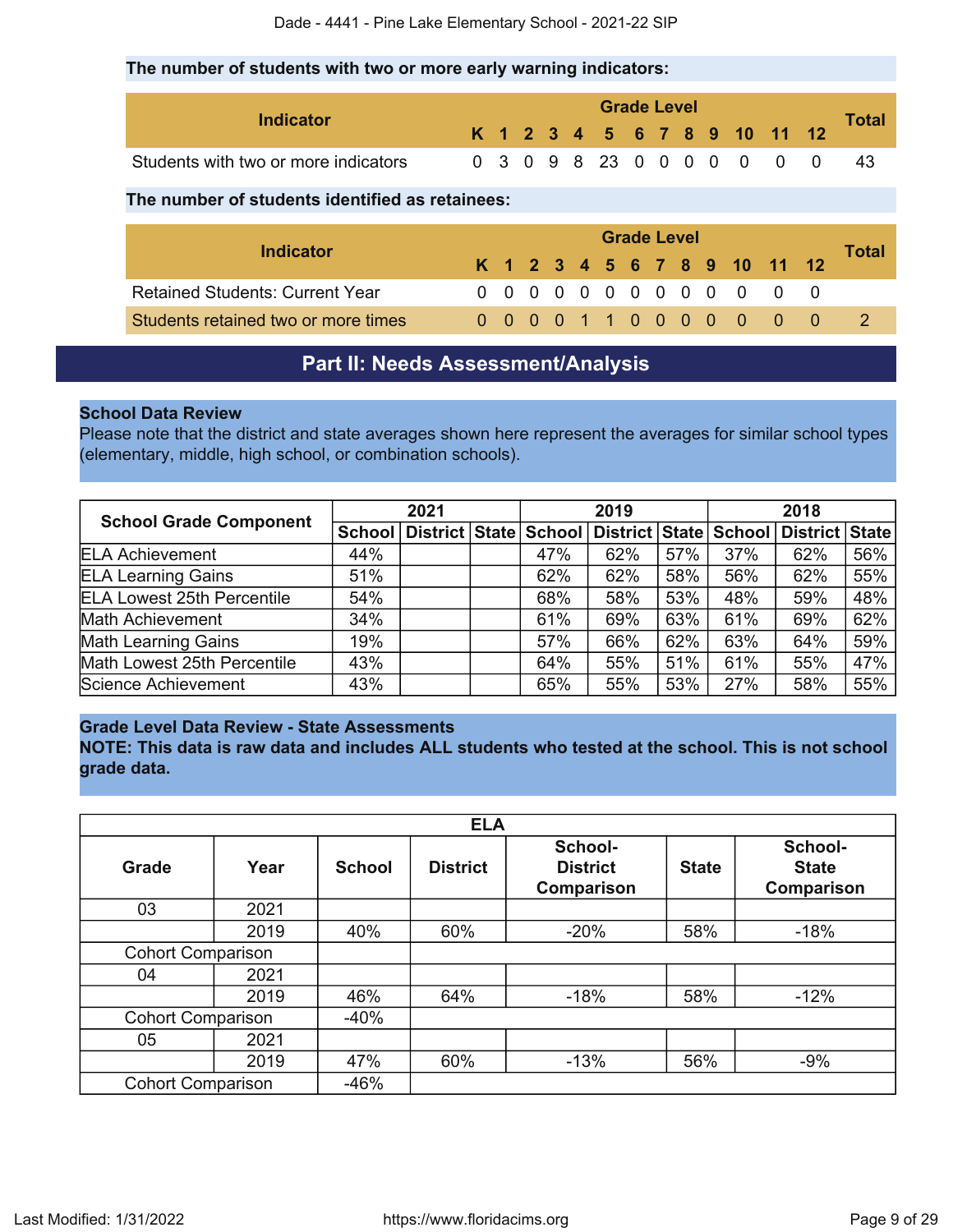|                          |                          |               | <b>MATH</b>     |                                          |              |                                              |
|--------------------------|--------------------------|---------------|-----------------|------------------------------------------|--------------|----------------------------------------------|
| <b>Grade</b>             | Year                     | <b>School</b> | <b>District</b> | School-<br><b>District</b><br>Comparison | <b>State</b> | School-<br><b>State</b><br><b>Comparison</b> |
| 03                       | 2021                     |               |                 |                                          |              |                                              |
|                          | 2019                     | 70%           | 67%             | 3%                                       | 62%          | 8%                                           |
| <b>Cohort Comparison</b> |                          |               |                 |                                          |              |                                              |
| 04                       | 2021                     |               |                 |                                          |              |                                              |
|                          | 2019                     | 38%           | 69%             | $-31%$                                   | 64%          | $-26%$                                       |
|                          | <b>Cohort Comparison</b> |               |                 |                                          |              |                                              |
| 05                       | 2021                     |               |                 |                                          |              |                                              |
|                          | 2019                     | 69%           | 65%             | 4%                                       | 60%          | 9%                                           |
| <b>Cohort Comparison</b> |                          | $-38%$        |                 |                                          |              |                                              |

|                          |      |               | <b>SCIENCE</b>  |                                                 |              |                                              |
|--------------------------|------|---------------|-----------------|-------------------------------------------------|--------------|----------------------------------------------|
| <b>Grade</b>             | Year | <b>School</b> | <b>District</b> | School-<br><b>District</b><br><b>Comparison</b> | <b>State</b> | School-<br><b>State</b><br><b>Comparison</b> |
| 05                       | 2021 |               |                 |                                                 |              |                                              |
|                          | 2019 | 57%           | 53%             | 4%                                              | 53%          | 4%                                           |
| <b>Cohort Comparison</b> |      |               |                 |                                                 |              |                                              |

## **Grade Level Data Review - Progress Monitoring Assessments**

## **Provide the progress monitoring tool(s) by grade level used to compile the below data.**

iReady data is being utilized for all grade levels. AP1 is being utilized for Fall data, AP2 is being utilized for Winter data and AP3 is being utilized for Spring data.

|                                        |                                             | <b>Grade 1</b> |        |               |
|----------------------------------------|---------------------------------------------|----------------|--------|---------------|
|                                        | Number/%<br>Proficiency                     | Fall           | Winter | <b>Spring</b> |
|                                        | <b>All Students</b>                         | 28             | 38     | 47            |
| <b>English Language</b><br><b>Arts</b> | Economically<br>Disadvantaged               | 29             | 59     | 44            |
|                                        | <b>Students With</b><br><b>Disabilities</b> | $\mathbf 0$    | 14     |               |
|                                        | English Language<br>Learners                | 31             | 38     |               |
|                                        | Number/%<br>Proficiency                     | Fall           | Winter | <b>Spring</b> |
|                                        | <b>All Students</b>                         | 21             | 39     | 47            |
| <b>Mathematics</b>                     | Economically<br>Disadvantaged               | 22             | 44     | 49            |
|                                        | <b>Students With</b><br><b>Disabilities</b> | 0              | 29     |               |
|                                        | English Language<br>Learners                | 23             | 54     |               |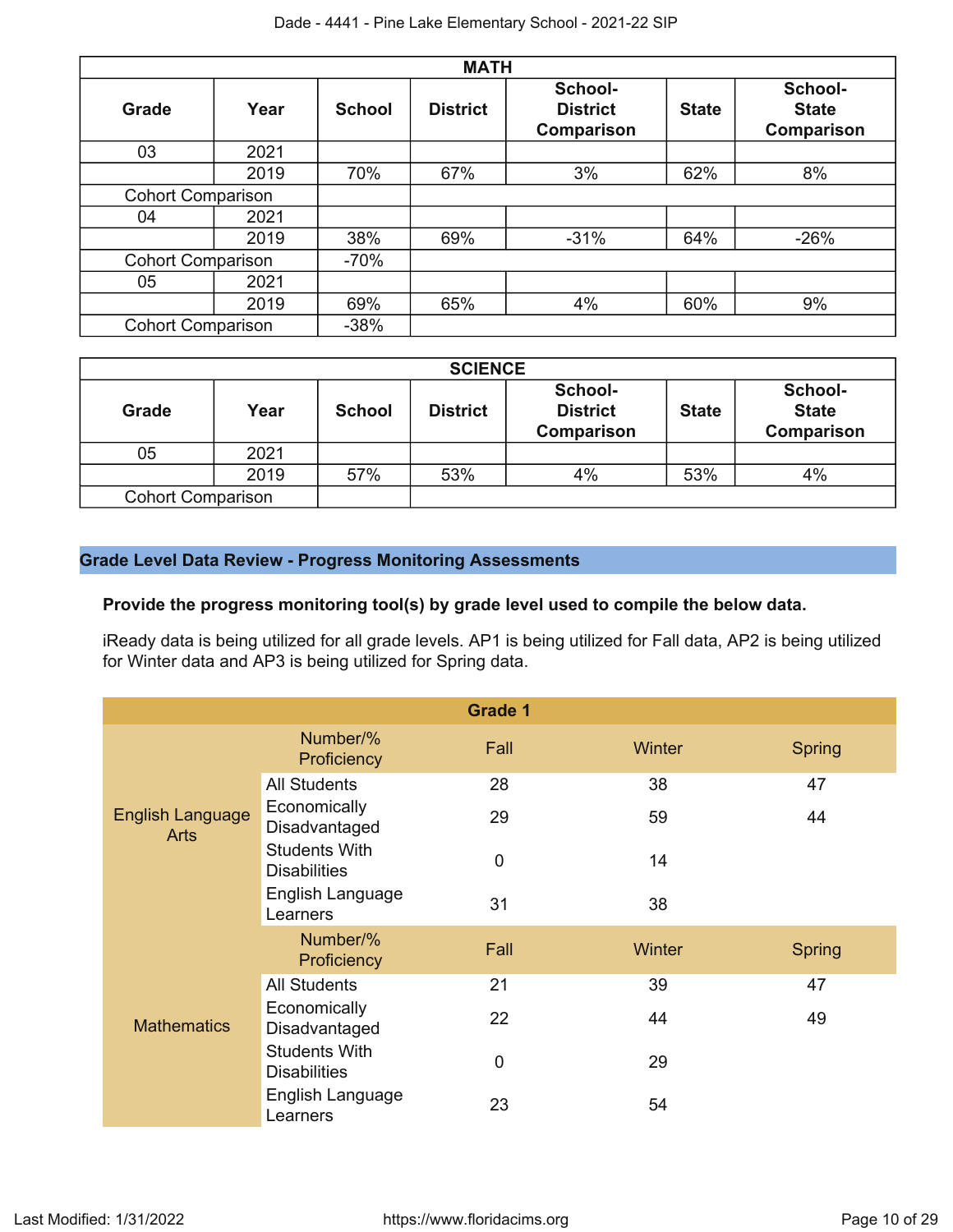|                                        |                                                                 | <b>Grade 2</b> |           |               |
|----------------------------------------|-----------------------------------------------------------------|----------------|-----------|---------------|
|                                        | Number/%<br>Proficiency                                         | Fall           | Winter    | <b>Spring</b> |
|                                        | <b>All Students</b>                                             | 41             | 38        | 43            |
| <b>English Language</b><br><b>Arts</b> | Economically<br>Disadvantaged                                   | 40             | 37        | 37            |
|                                        | <b>Students With</b><br><b>Disabilities</b>                     | 14             | 14        |               |
|                                        | English Language<br>Learners                                    | 25             | $\pmb{0}$ |               |
|                                        | Number/%<br>Proficiency                                         | Fall           | Winter    | <b>Spring</b> |
|                                        | <b>All Students</b>                                             | 30             | 33        | 36            |
| <b>Mathematics</b>                     | Economically<br>Disadvantaged                                   | 26             | 40        | 29            |
|                                        | <b>Students With</b><br><b>Disabilities</b>                     | 17             | 14        |               |
|                                        | English Language<br>Learners                                    | 33             | 25        |               |
|                                        |                                                                 | <b>Grade 3</b> |           |               |
|                                        | Number/%<br>Proficiency                                         | Fall           | Winter    | <b>Spring</b> |
|                                        | <b>All Students</b>                                             | 36             | 42        | 56            |
| <b>English Language</b><br><b>Arts</b> | Economically<br>Disadvantaged                                   | 37             | 44        | 54            |
|                                        | <b>Students With</b><br><b>Disabilities</b>                     | 11             | 33        |               |
|                                        |                                                                 |                |           |               |
|                                        | English Language<br>Learners                                    | 31             | 38        |               |
|                                        | Number/%<br>Proficiency                                         | Fall           | Winter    | <b>Spring</b> |
|                                        | <b>All Students</b>                                             | 11             | 17        | 24            |
| <b>Mathematics</b>                     | Economically<br>Disadvantaged                                   |                | 17        | 20            |
|                                        | <b>Students With</b><br><b>Disabilities</b><br>English Language | $\pmb{0}$      | $\pmb{0}$ |               |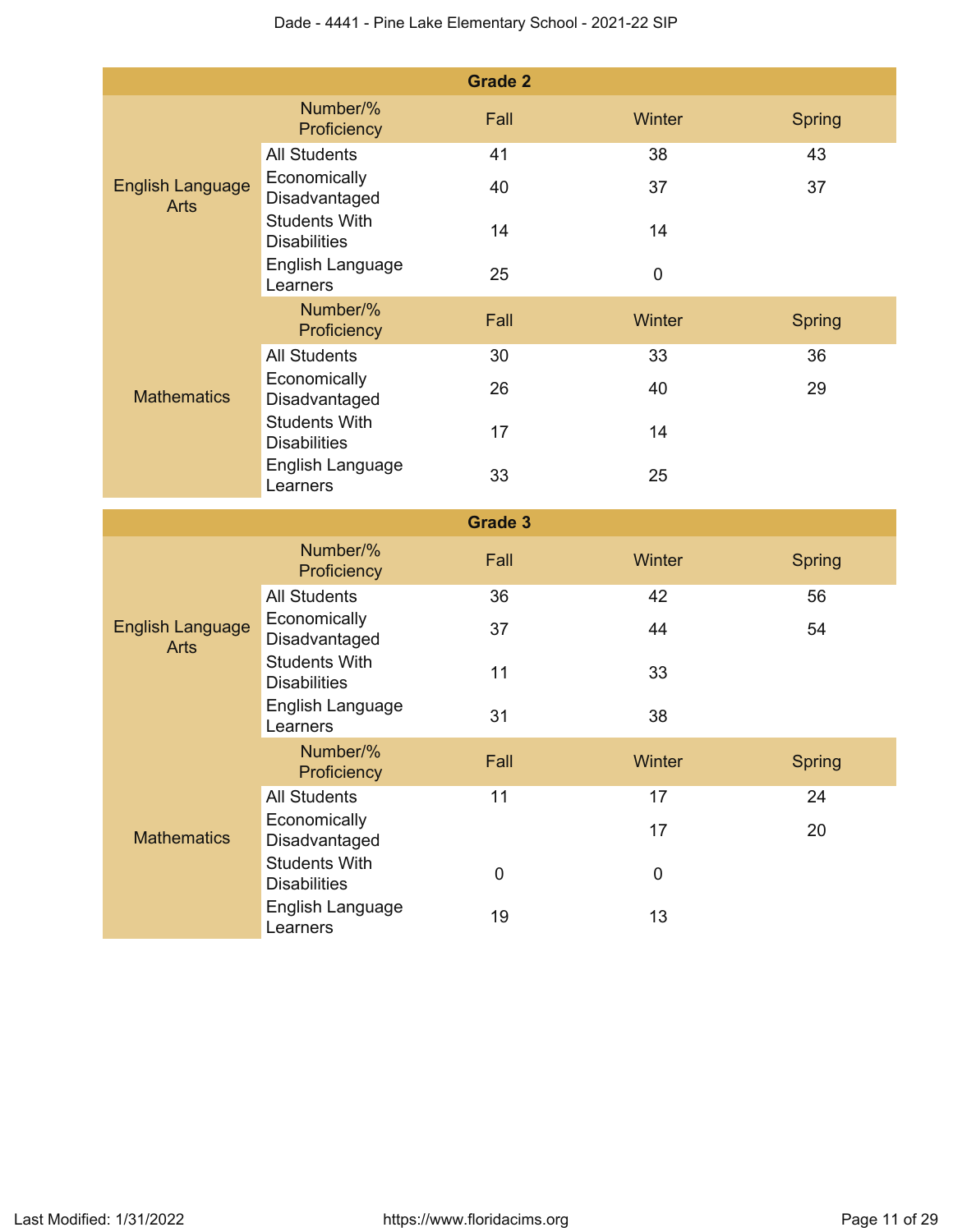|                                        |                                             | <b>Grade 4</b>   |                  |               |
|----------------------------------------|---------------------------------------------|------------------|------------------|---------------|
|                                        | Number/%<br>Proficiency                     | Fall             | Winter           | <b>Spring</b> |
|                                        | <b>All Students</b>                         | 26               | 19               | 48            |
| <b>English Language</b><br><b>Arts</b> | Economically<br>Disadvantaged               | 23               | 18               | 50            |
|                                        | <b>Students With</b><br><b>Disabilities</b> | $\boldsymbol{9}$ | $\boldsymbol{9}$ |               |
|                                        | English Language<br>Learners                | $\pmb{0}$        | $\mathbf 0$      |               |
|                                        | Number/%<br>Proficiency                     | Fall             | Winter           | <b>Spring</b> |
|                                        | <b>All Students</b>                         | 20               | 30               | 47            |
| <b>Mathematics</b>                     | Economically<br>Disadvantaged               | 21               | 30               | 43            |
|                                        | <b>Students With</b><br><b>Disabilities</b> | 10               | 18               |               |
|                                        | English Language<br>Learners                | $\pmb{0}$        | 57               |               |
|                                        |                                             | <b>Grade 5</b>   |                  |               |
|                                        | Number/%<br>Proficiency                     | Fall             | Winter           | <b>Spring</b> |
|                                        | <b>All Students</b>                         | 21               | 32               | 37            |
| <b>English Language</b><br><b>Arts</b> | Economically<br>Disadvantaged               | 20               | 28               | 35            |
|                                        | <b>Students With</b><br><b>Disabilities</b> | 5                | 11               |               |
|                                        | English Language<br>Learners                | 33               | $\pmb{0}$        |               |
|                                        | Number/%<br>Proficiency                     | Fall             | Winter           | Spring        |
|                                        | <b>All Students</b>                         | 18               | 29               | 47            |
| <b>Mathematics</b>                     | Economically<br>Disadvantaged               | 20               | 30               | 46            |
|                                        | <b>Students With</b><br><b>Disabilities</b> | 14               | 11               |               |
|                                        | English Language<br>Learners                | 100              | 67               |               |
|                                        | Number/%<br>Proficiency                     | Fall             | Winter           | <b>Spring</b> |
|                                        | <b>All Students</b>                         |                  | 21               |               |
| <b>Science</b>                         | Economically<br>Disadvantaged               |                  | 24               |               |
|                                        | <b>Students With</b><br><b>Disabilities</b> |                  | 10               |               |
|                                        | English Language<br>Learners                |                  | 33               |               |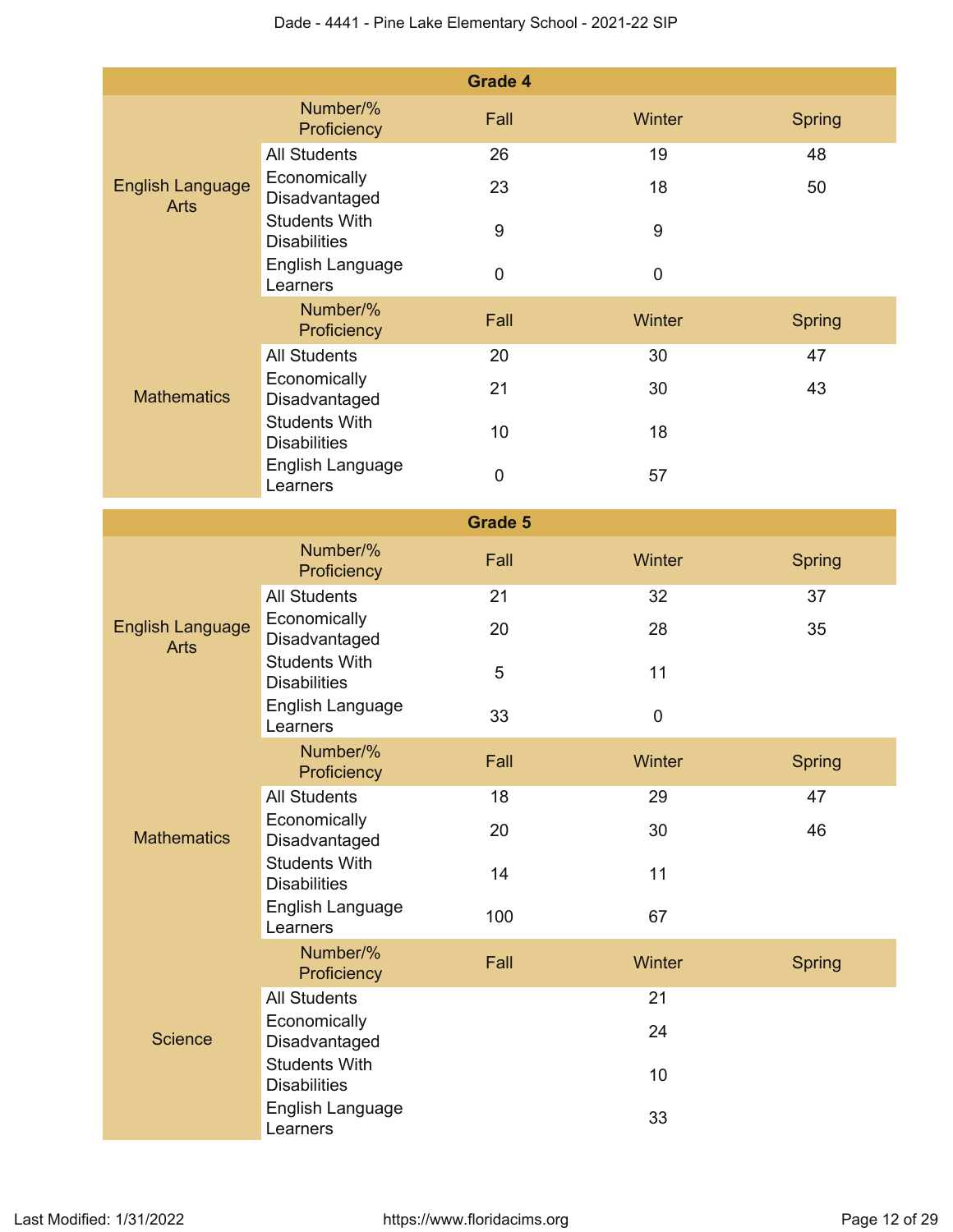## **Subgroup Data Review**

|                  |                    |                  |                                 | <b>2021 SCHOOL GRADE COMPONENTS BY SUBGROUPS</b> |                   |                                      |                    |                   |                     |                                        |                       |
|------------------|--------------------|------------------|---------------------------------|--------------------------------------------------|-------------------|--------------------------------------|--------------------|-------------------|---------------------|----------------------------------------|-----------------------|
| <b>Subgroups</b> | <b>ELA</b><br>Ach. | <b>ELA</b><br>LG | <b>ELA</b><br><b>LG</b><br>L25% | <b>Math</b><br>Ach.                              | <b>Math</b><br>LG | <b>Math</b><br>LG<br>L25%            | <b>Sci</b><br>Ach. | <b>SS</b><br>Ach. | <b>MS</b><br>Accel. | Grad<br><b>Rate</b><br>2019-20 2019-20 | C & C<br><b>Accel</b> |
| <b>SWD</b>       | 18                 | 42               |                                 | 21                                               | 14                |                                      | 6                  |                   |                     |                                        |                       |
| <b>ELL</b>       | 54                 | 60               |                                 | 56                                               | 33                |                                      | 60                 |                   |                     |                                        |                       |
| <b>BLK</b>       | 38                 | 52               |                                 | 23                                               | 14                |                                      | 31                 |                   |                     |                                        |                       |
| <b>HSP</b>       | 52                 | 56               |                                 | 46                                               | 28                |                                      | 63                 |                   |                     |                                        |                       |
| <b>FRL</b>       | 42                 | 50               | 54                              | 33                                               | 20                | 43                                   | 42                 |                   |                     |                                        |                       |
|                  |                    |                  |                                 | 2019 SCHOOL GRADE COMPONENTS BY SUBGROUPS        |                   |                                      |                    |                   |                     |                                        |                       |
| <b>Subgroups</b> | <b>ELA</b><br>Ach. | <b>ELA</b><br>LG | <b>ELA</b><br>LG<br>L25%        | <b>Math</b><br>Ach.                              | <b>Math</b><br>LG | <b>Math</b><br>LG<br>L25%            | <b>Sci</b><br>Ach. | <b>SS</b><br>Ach. | <b>MS</b><br>Accel. | Grad<br><b>Rate</b><br>2017-18 2017-18 | C & C<br><b>Accel</b> |
| <b>SWD</b>       | 21                 | 48               | 59                              | 51                                               | 67                | 77                                   | 50                 |                   |                     |                                        |                       |
| <b>ELL</b>       | 63                 | 77               |                                 | 92                                               | 73                |                                      | 60                 |                   |                     |                                        |                       |
| <b>BLK</b>       | 33                 | 56               | 61                              | 48                                               | 48                | 70                                   | 55                 |                   |                     |                                        |                       |
| <b>HSP</b>       | 66                 | 71               | 80                              | 82                                               | 67                |                                      | 74                 |                   |                     |                                        |                       |
| <b>FRL</b>       | 45                 | 62               | 67                              | 60                                               | 56                | 64                                   | 63                 |                   |                     |                                        |                       |
|                  |                    |                  | 2018 SCHOOL                     |                                                  |                   | <b>GRADE COMPONENTS BY SUBGROUPS</b> |                    |                   |                     |                                        |                       |
| <b>Subgroups</b> | <b>ELA</b><br>Ach. | <b>ELA</b><br>LG | <b>ELA</b><br>LG<br>L25%        | <b>Math</b><br>Ach.                              | <b>Math</b><br>LG | <b>Math</b><br>LG<br>L25%            | <b>Sci</b><br>Ach. | SS<br>Ach.        | <b>MS</b><br>Accel. | Grad<br>Rate<br>2016-17 2016-17        | C & C<br><b>Accel</b> |
| SWD              | 19                 | 40               | 37                              | 46                                               | 63                | 57                                   | 5                  |                   |                     |                                        |                       |
| <b>ELL</b>       | 35                 | 50               |                                 | 76                                               | 73                |                                      | 9                  |                   |                     |                                        |                       |
| <b>BLK</b>       | 25                 | 50               | 57                              | 53                                               | 63                | 56                                   | 15                 |                   |                     |                                        |                       |
| <b>HSP</b>       | 49                 | 58               | 27                              | 75                                               | 70                | 80                                   | 32                 |                   |                     |                                        |                       |
| <b>WHT</b>       | 70                 |                  |                                 | 70                                               |                   |                                      |                    |                   |                     |                                        |                       |
| <b>FRL</b>       | 34                 | 55               | 48                              | 60                                               | 63                | 61                                   | 27                 |                   |                     |                                        |                       |

## **ESSA Data Review**

This data has been updated for the 2021-22 school year as of 10/19/2021.

| <b>ESSA Federal Index</b>                                                       |                    |
|---------------------------------------------------------------------------------|--------------------|
| ESSA Category (TS&I or CS&I)                                                    | [not<br>available] |
| <b>OVERALL Federal Index - All Students</b>                                     | 44                 |
| <b>OVERALL Federal Index Below 41% All Students</b>                             | <b>NO</b>          |
| Total Number of Subgroups Missing the Target                                    | $\overline{2}$     |
| Progress of English Language Learners in Achieving English Language Proficiency | 65                 |
| <b>Total Points Earned for the Federal Index</b>                                | 353                |
| <b>Total Components for the Federal Index</b>                                   | 8                  |
| <b>Percent Tested</b>                                                           | 96%                |
| <b>Subgroup Data</b>                                                            |                    |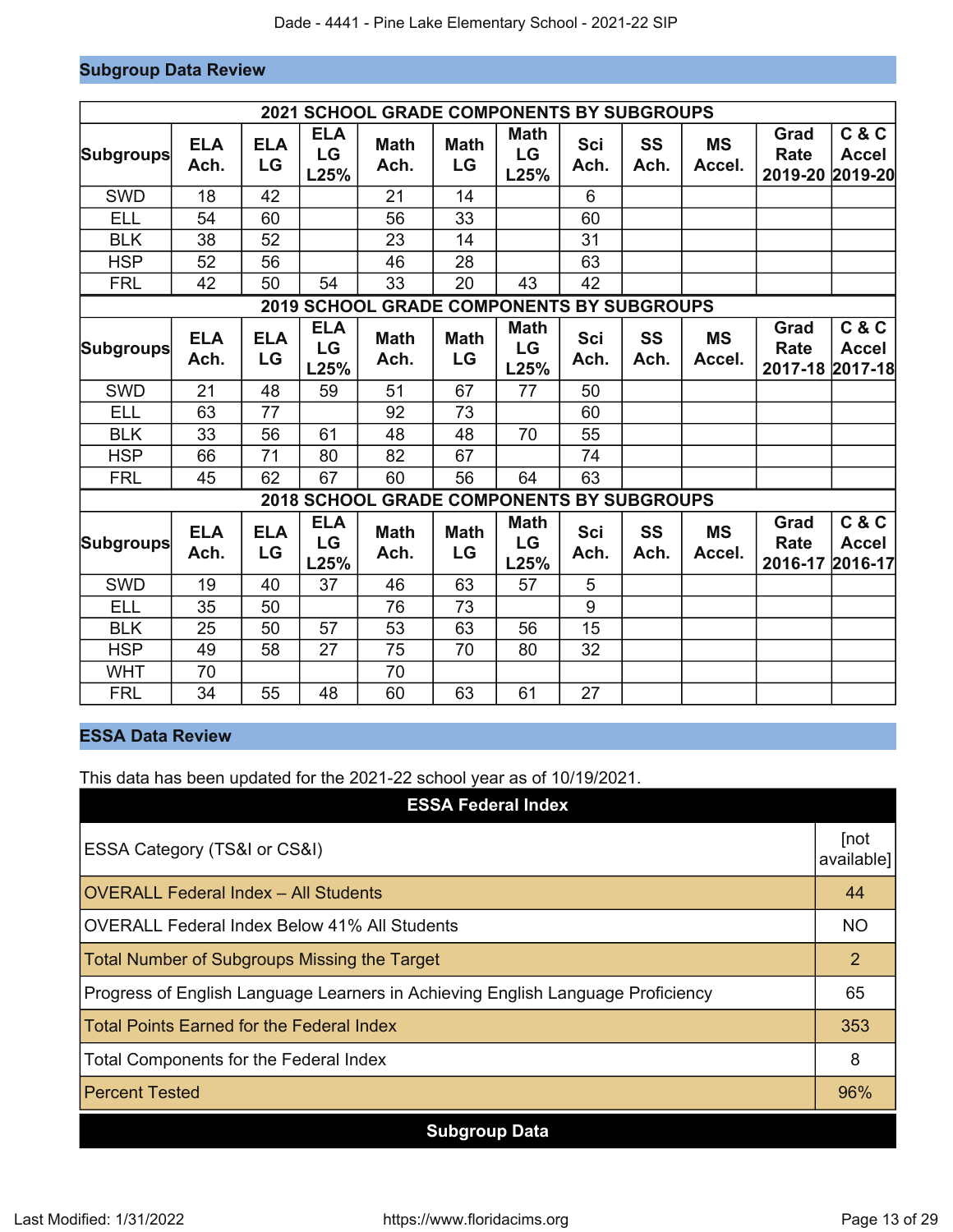Dade - 4441 - Pine Lake Elementary School - 2021-22 SIP

| <b>Students With Disabilities</b>                                              |            |
|--------------------------------------------------------------------------------|------------|
| Federal Index - Students With Disabilities                                     | 20         |
| Students With Disabilities Subgroup Below 41% in the Current Year?             | <b>YES</b> |
| Number of Consecutive Years Students With Disabilities Subgroup Below 32%      | 0          |
| <b>English Language Learners</b>                                               |            |
| Federal Index - English Language Learners                                      | 55         |
| English Language Learners Subgroup Below 41% in the Current Year?              | NO.        |
| Number of Consecutive Years English Language Learners Subgroup Below 32%       | 0          |
| <b>Asian Students</b>                                                          |            |
| Federal Index - Asian Students                                                 |            |
| Asian Students Subgroup Below 41% in the Current Year?                         | N/A        |
| Number of Consecutive Years Asian Students Subgroup Below 32%                  | 0          |
| <b>Black/African American Students</b>                                         |            |
| Federal Index - Black/African American Students                                | 32         |
| Black/African American Students Subgroup Below 41% in the Current Year?        | <b>YES</b> |
| Number of Consecutive Years Black/African American Students Subgroup Below 32% | 0          |
| <b>Hispanic Students</b>                                                       |            |
| Federal Index - Hispanic Students                                              | 52         |
| Hispanic Students Subgroup Below 41% in the Current Year?                      | NO         |
| Number of Consecutive Years Hispanic Students Subgroup Below 32%               | 0          |
| <b>Multiracial Students</b>                                                    |            |
| <b>Federal Index - Multiracial Students</b>                                    |            |
| Multiracial Students Subgroup Below 41% in the Current Year?                   | N/A        |
| Number of Consecutive Years Multiracial Students Subgroup Below 32%            | 0          |
| <b>Native American Students</b>                                                |            |
| Federal Index - Native American Students                                       |            |
| Native American Students Subgroup Below 41% in the Current Year?               | N/A        |
|                                                                                |            |
| Number of Consecutive Years Native American Students Subgroup Below 32%        | 0          |
| <b>Pacific Islander Students</b>                                               |            |
| Federal Index - Pacific Islander Students                                      |            |
| Pacific Islander Students Subgroup Below 41% in the Current Year?              | N/A        |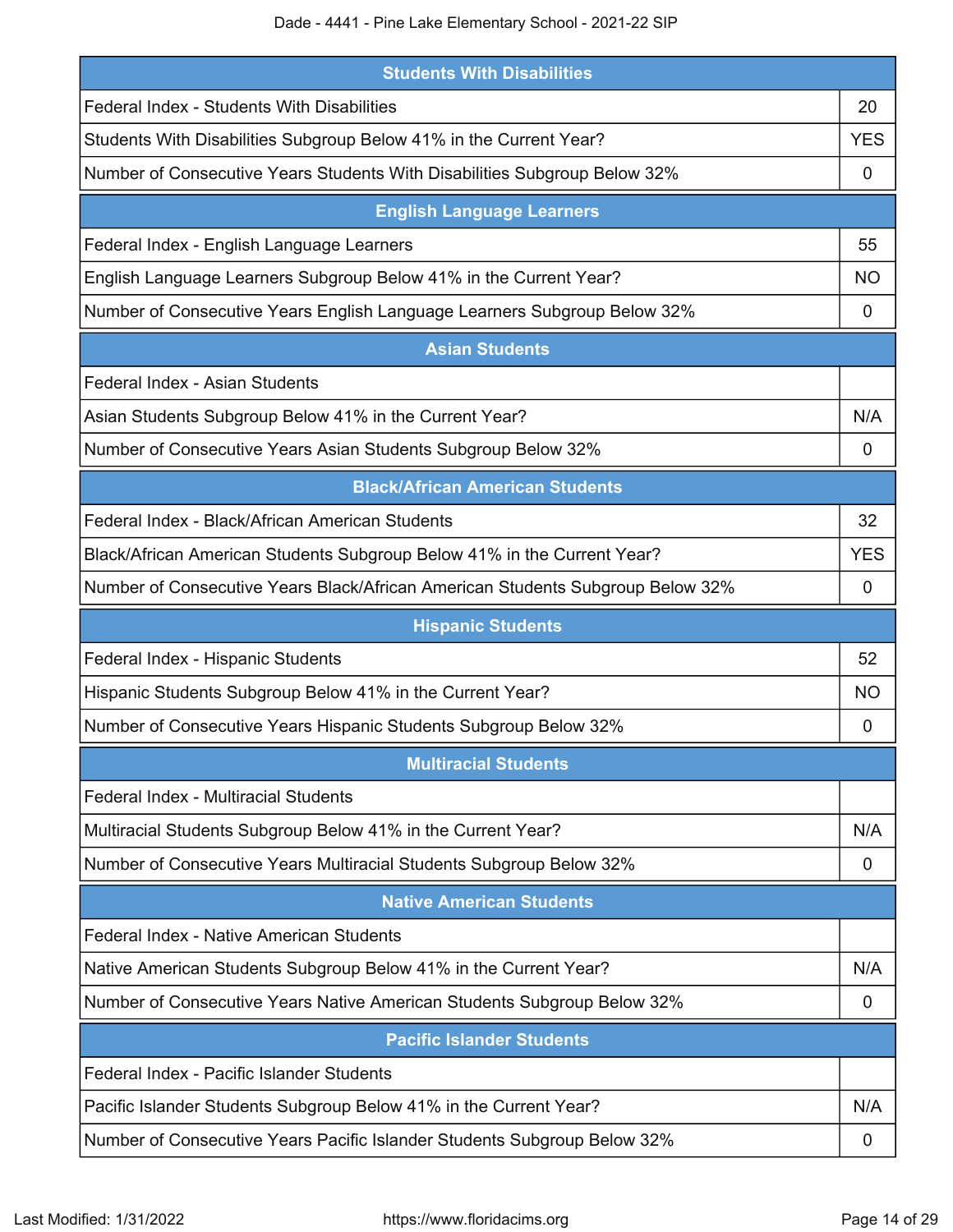| <b>White Students</b>                                                              |           |  |  |  |
|------------------------------------------------------------------------------------|-----------|--|--|--|
| Federal Index - White Students                                                     |           |  |  |  |
| White Students Subgroup Below 41% in the Current Year?                             | N/A       |  |  |  |
| Number of Consecutive Years White Students Subgroup Below 32%                      | $\Omega$  |  |  |  |
| <b>Economically Disadvantaged Students</b>                                         |           |  |  |  |
| Federal Index - Economically Disadvantaged Students                                | 44        |  |  |  |
| Economically Disadvantaged Students Subgroup Below 41% in the Current Year?        | <b>NO</b> |  |  |  |
| Number of Consecutive Years Economically Disadvantaged Students Subgroup Below 32% | $\Omega$  |  |  |  |

### **Analysis**

### **Data Analysis**

Answer the following analysis questions using the progress monitoring data and state assessment data, if applicable.

### **What trends emerge across grade levels, subgroups and core content areas?**

### 2019 data findings:

According to the data, the emerging trend from the 2019 Spring FSA data shows an increase across all subjects. The data 3rd to 5th grade in ELA and in Science. The school FSA data comparison from 2018 to 2019, remained the same in the Achievement gap from 3rd to 5th grade in Math and shows a decrease in the Math Learning Gains and Math Learning Gains L25

### 2021 data findings:

According to the data, the emerging trend from the FSA Spring Reading and Math data is regression. Results indicate that the most significant decrease occurred in Mathematics across all grade levels and subgroups. Grade 3 proficiency decreased by 39 percentage points; Grade 4 proficiency decreased by 6 percentage points; Grade 5 proficiency decreased by 36 percentage points. Additionally, the school FSA data comparison from 2019-2021, shows an overall decrease in Math Learning Gains. Grade 4 Learning Gains increased by 25 percentage points; Grade 5 Learning Gains decreased by 49 percentage points; Finally, all Math Subgroups Achievement in Learning Gains for L25 decreased from 2019-2021. Grade 4 L25 increased by 17 percentage points; Grade 5 Learning Gains decreased by 21 percentage points.

### **What data components, based off progress monitoring and 2019 state assessments, demonstrate the greatest need for improvement?**

2019 data findings:

\*The area with the greatest need for improvement is a decrease from 2018-2019 in Math Learning Gains by 6

percentage points and Math Learning Gains L25 by 3 percentage points

\*When compared to the District, the area with the greatest need for improvement is Reading Achievement in all

grades levels, a difference of 17 percentage points

### 2021 data findings:

Based on the 2021 FSA, the area with the greatest need for improvement is in the area of Math proficiency and Math Learning Gains in grades 3-5. When comparing the 2020-2021 to the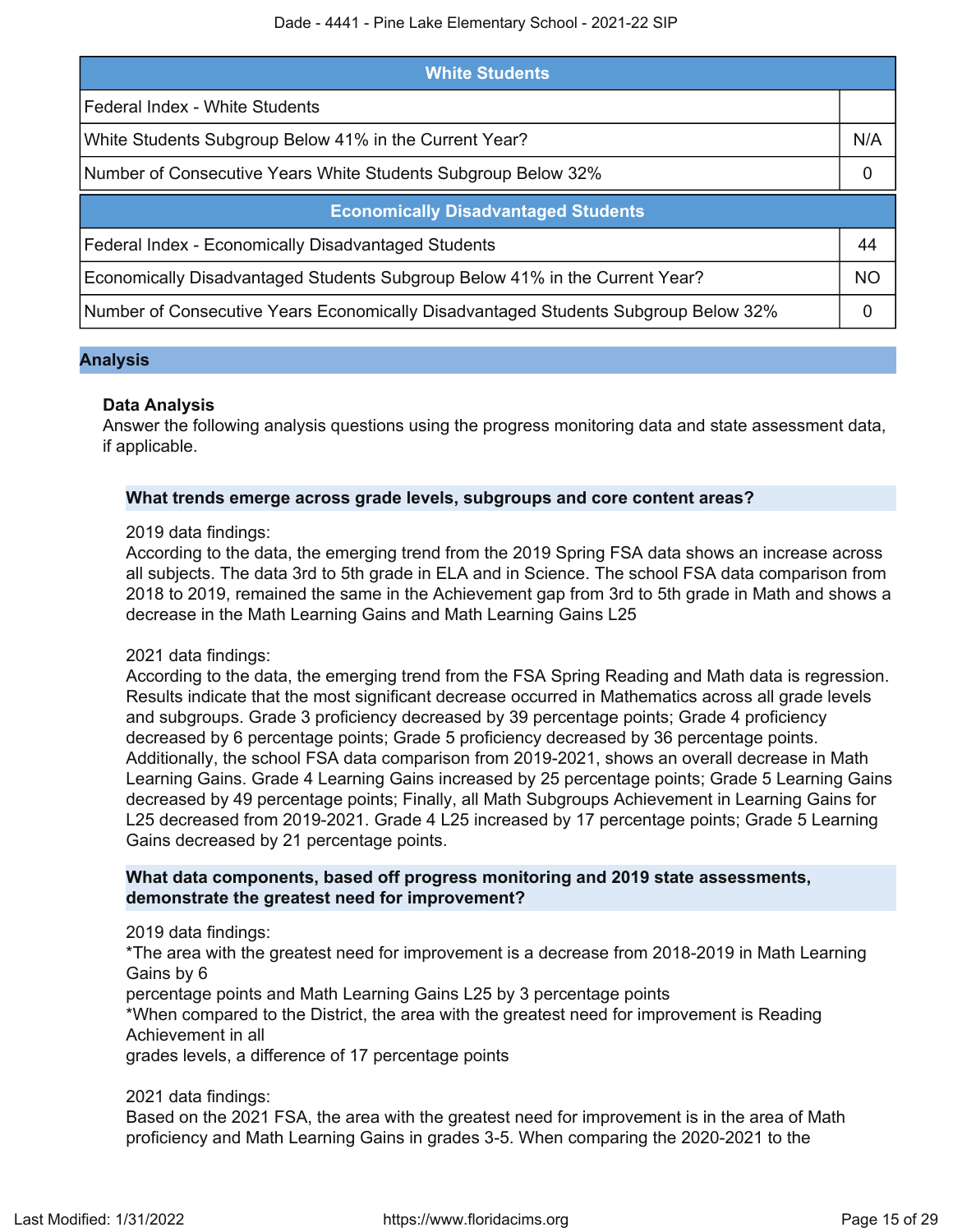2019-2021 FSA, there was a decrease in Math Proficiency of 27 percentage points and in Math Learning Gains a decrease of 23 percentage points. When compared to the District, the area with the greatest need for improvement is Math Proficiency in all grade levels, a difference of 15 percentage points.

**What were the contributing factors to this need for improvement? What new actions would need to be taken to address this need for improvement?**

2019 data findings:

\*The contributing factors to the area of decrease is inconsistency in remediation of standards and prerequisite

skills.

2021 data findings:

The contributing factors to the area of decrease is due to the lack of manipulative, virtual learning, remediation of standards and small group instruction.

### **What data components, based off progress monitoring and 2019 state assessments, showed the most improvement?**

2019 data findings:

\*The area with the most improvement from 2018-2019 was in Science, showing an increase of 38 percentage

points

\*Additionally, ELA L25 increased 20 percentage points when comparing 2018-2019 FSA data

2021 data findings:

The area with the most improvement and consistency from 2019-2021 was in ELA Proficiency, showing an increase of 2 percentage points. Additionally, ELA Learning Gains increased 2 percentage points when comparing 2019-2021 FSA data.

### **What were the contributing factors to this improvement? What new actions did your school take in this area?**

2019 data findings:

\*A teacher was designated to only focus on Science instruction

\*The teacher focused on essential labs and Science vocabulary

\*Students were more prepared in fifth grade due to Magnet Science curriculum

\*ELA L25 increased due to the fidelity of our Tier 3 Intervention and DI during the 90 - minute block

2021 data findings:

\*Backwards planning focusing on assessed standards

\*Daily end products correlated to standards

\*Tier 2 Intervention provided to all students

### **What strategies will need to be implemented in order to accelerate learning?**

\*Small group/differentiated instruction

\*Explicit instruction and teacher modeling

\*Standards based collaborative planning for whole group and small group

\*Tier 2 and Tier 3 Reading Intervention for students in need of improvement

**Based on the contributing factors and strategies identified to accelerate learning, describe the professional development opportunities that will be provided at the school to support teachers and leaders.**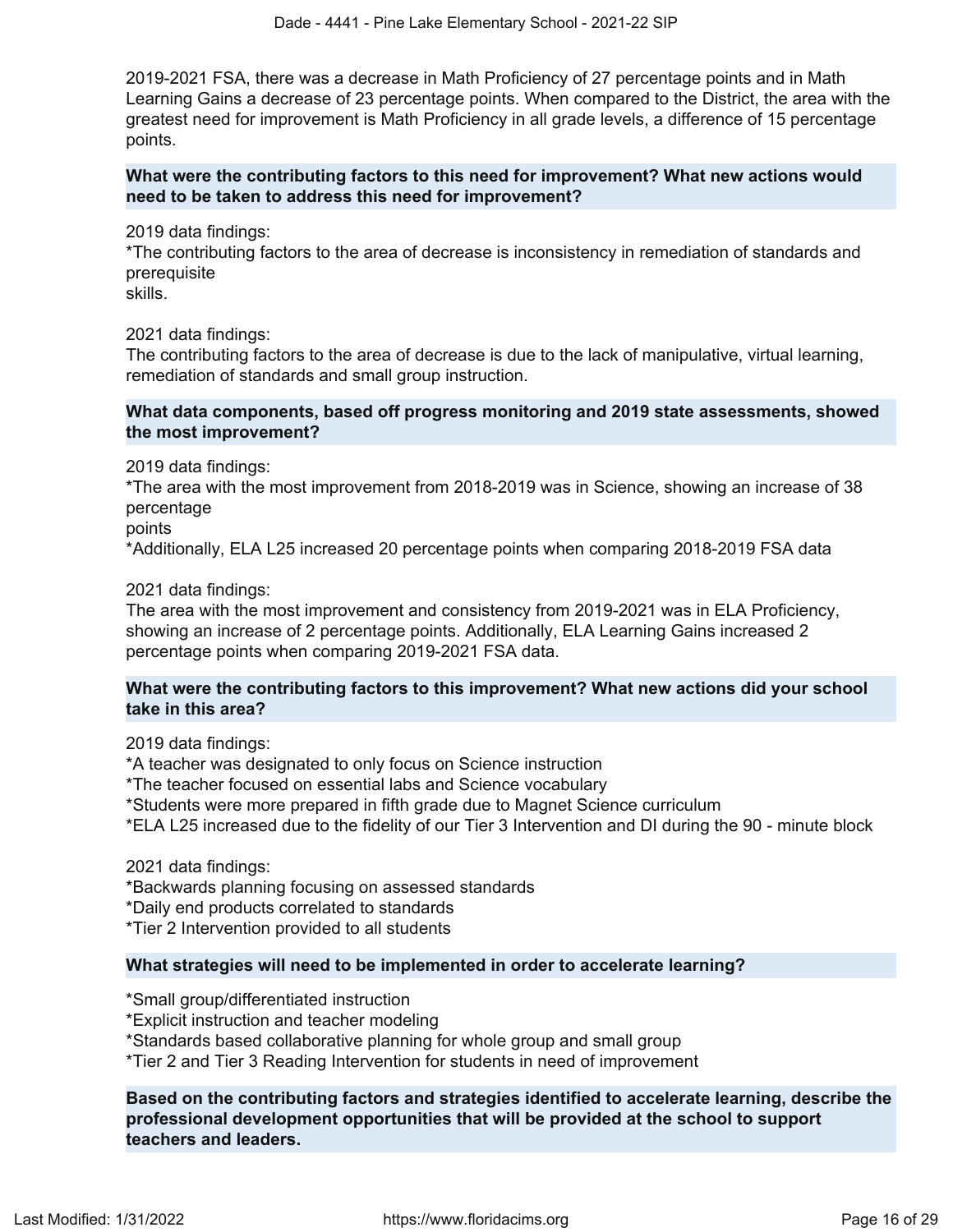Professional Development will be provided on the following topics: \*New B.E.S.T standards in ELA and Math

\*New HM Reading series directly aligned to B.E.S.T standards

\*Reading Intervention program for Tier 2 and Tier 3 students

\*Explicit Instruction will be a point of focus during collaborative planning

\*Engagement strategies will be a point of focus during collaborative planning

### **Provide a description of the additional services that will be implemented to ensure sustainability of improvement in the next year and beyond.**

\*Extended learning opportunities will be provided during before school and/or after school tutoring \*Tier 2 and Tier 3 Reading Intervention for students in need of improvement

## **Part III: Planning for Improvement**

<span id="page-16-0"></span>**Areas of Focus:**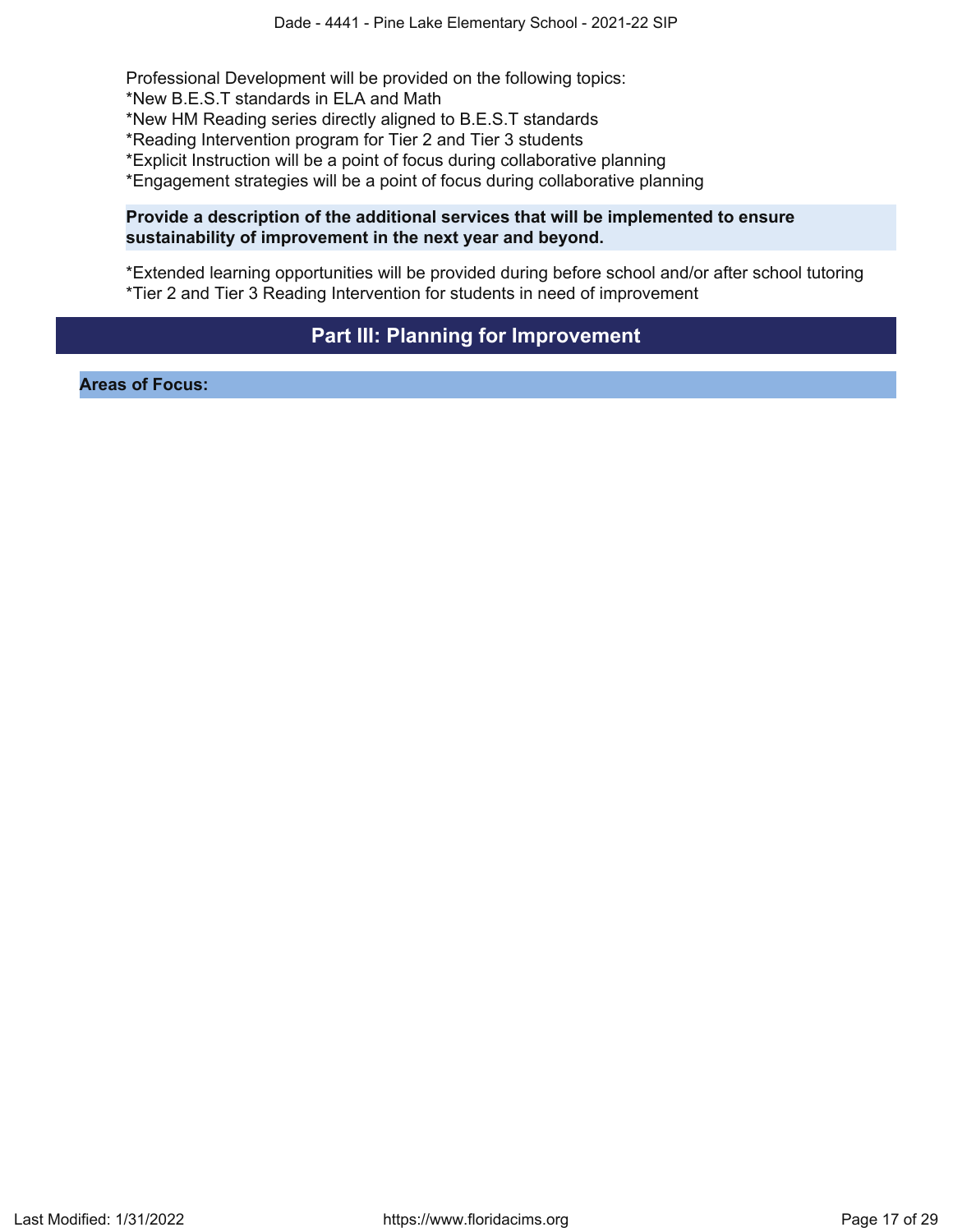**#1. Instructional Practice specifically relating to Small Group Instruction**

| <b>Area of</b><br><b>Focus</b><br><b>Description</b><br>and<br><b>Rationale:</b> | According to the FSA data in both Reading and Mathematics, there was a decrease in<br>student Learning Gains and Learning Gains for L25 students. In ELA, Learning Gains for<br>L25 decreased by 8 percentage points. Additionally, in Mathematics, Learning Gains<br>decreased by 23 percentage points and in Learning Gains for L25 students, there was a<br>decrease of 18 percentage points. Based on the data review, our school will implement the<br>targeted element of small group instruction. We selected the overarching area of small<br>group instruction based on our findings that demonstrated learning gains had decreased.<br>We will provide the scaffolding necessary for Tier 2 and Tier 3 students to access grade<br>level content to make learning gains and move toward proficiency. |
|----------------------------------------------------------------------------------|----------------------------------------------------------------------------------------------------------------------------------------------------------------------------------------------------------------------------------------------------------------------------------------------------------------------------------------------------------------------------------------------------------------------------------------------------------------------------------------------------------------------------------------------------------------------------------------------------------------------------------------------------------------------------------------------------------------------------------------------------------------------------------------------------------------|
| <b>Measureable</b><br>Outcome:                                                   | If we successfully implement small group instruction in ELA and Math, then Learning Gains<br>will increase by a minimum of 7 percentage points as evidenced by the 2022 state<br>assessments.                                                                                                                                                                                                                                                                                                                                                                                                                                                                                                                                                                                                                  |
| <b>Monitoring:</b>                                                               | The Leadership Team will conduct data chats after each iReady diagnostic assessment.<br>Groups will be adjusted based on current data. Follow up with walkthroughs to ensure<br>small groups are taking place with fidelity. Administrators will review small group lesson<br>plans. Data analysis of biweekly OPM's will be reviewed monthly to track progress. An<br>online data tracker will be created to monitor OPM data on a biweekly basis. This data will<br>be analyzed during the leadership team meetings to ensure students are demonstrating<br>growth on remediated standards.                                                                                                                                                                                                                  |
| <b>Person</b><br>responsible<br>for<br>monitoring<br>outcome:                    | Jacqueline Rodriguez (jackie@dadeschools.net)                                                                                                                                                                                                                                                                                                                                                                                                                                                                                                                                                                                                                                                                                                                                                                  |
| <b>Evidence-</b><br>based<br><b>Strategy:</b>                                    | Within the targeted elements of small group instruction, our school will focus on the<br>evidenced based strategy of: Differentiated Instruction (DI). Differentiated Instruction will<br>assist in accelerating Learning Gains as it is a systematic approach of instruction to meet<br>the students' needs. DI will be monitored through lesson plans, walk throughs, student<br>products and OPM data trackers.                                                                                                                                                                                                                                                                                                                                                                                             |
| <b>Rationale</b><br>for<br>Evidence-<br>based<br><b>Strategy:</b>                | Differentiated Instruction will ensure that teachers are providing different students with<br>different avenues to learning. Teachers will develop lesson plans and assessments to<br>target student needs and measure student progress.                                                                                                                                                                                                                                                                                                                                                                                                                                                                                                                                                                       |
|                                                                                  |                                                                                                                                                                                                                                                                                                                                                                                                                                                                                                                                                                                                                                                                                                                                                                                                                |

### **Action Steps to Implement**

ELA teachers will meet biweekly to plan and gather resources for small group instruction. 8/30/21-5/31/22

### **Person Responsible** Pat Collins (148693@dadeschools.net)

Math teachers will meet biweekly to plan and gather resources for small group instruction. 8/30/21-5/31/22

**Person**

**Responsible** Yolanda Munoz (ymunoz@dadeschools.net)

ELA and Math teachers will analyze iReady/Topic Assessments data to create small groups based on student's deficiencies. 8/30/21-5/31/22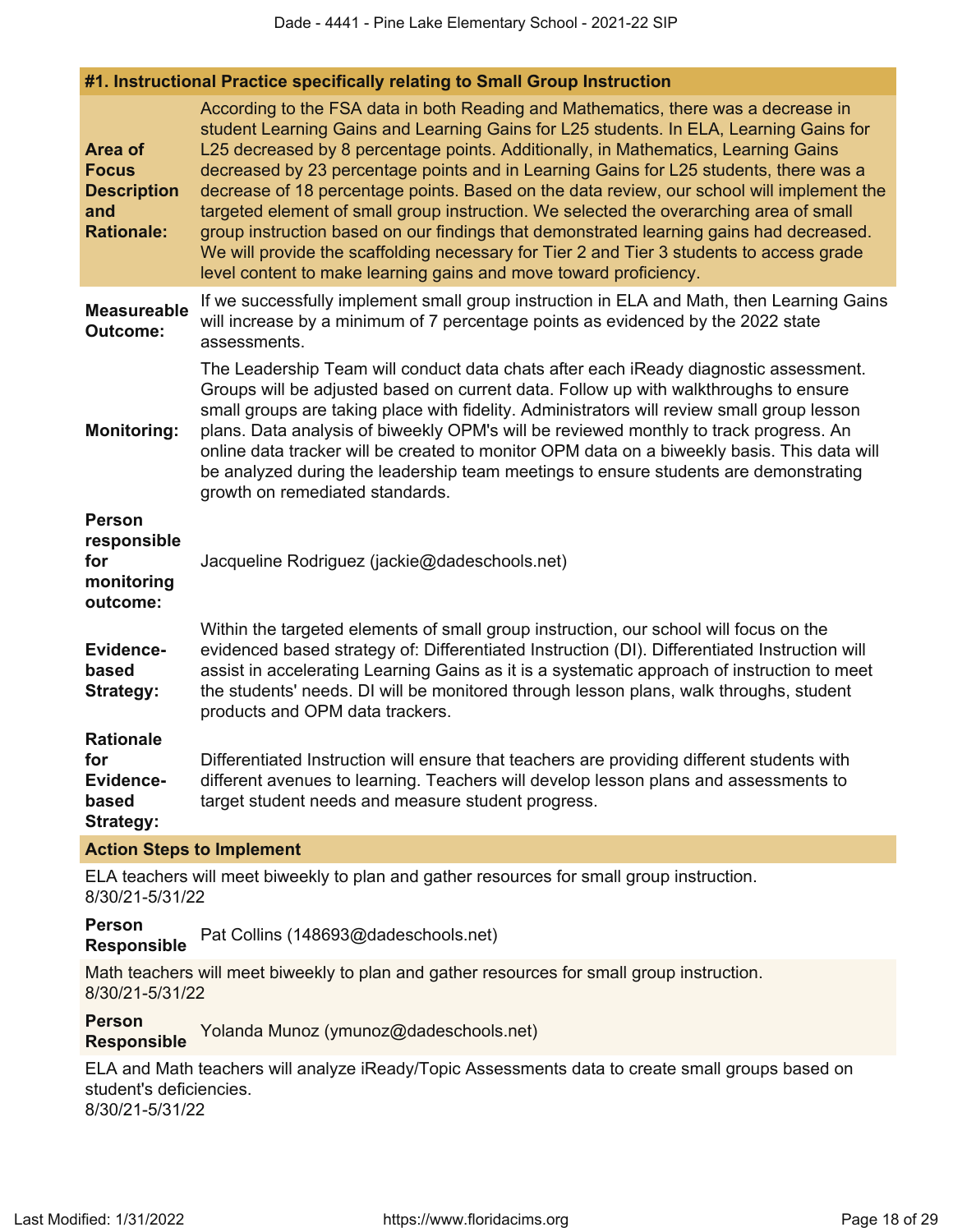### **Person Responsible** Pat Collins (148693@dadeschools.net)

Leadership Team will monitor collaborative planning, instructional delivery, small group lesson plans, DI student products and OPM's. 8/30/21-5/31/22

## **Person**

## **Responsible** Jacqueline Rodriguez (jackie@dadeschools.net)

ELA and Math teachers in grades 3-5 will administer OPM's to monitor student mastery of DI instruction. 11/1/21-12/21/21

### **Person**

**Responsible** Pat Collins (148693@dadeschools.net)

Teachers and students in grades 3-5 will track OPM data through the use of trackers in DI folders. 11/1/21-12/21/21

### **Person**

**Responsible** Yolanda Munoz (ymunoz@dadeschools.net)

Select Tier 2 & Tier 3 students will be identified by the Leadership Team to participate in an Extended Learning Opportunity through Saturday School. During Saturday School, specific standards will be addressed and students will be provided with additional support in order to accelerate instruction. 1/31/22-4/2/22

### **Person Responsible** Jacqueline Rodriguez (jackie@dadeschools.net)

After IReady AP2, student data will be analyzed by the teacher and leadership team during data chats. Shifts in student groups will be made and next steps for subgroups will be determined. Additionally, there will be a shift in collaborative planning from the coach leading the planning session to the teacher leading the planning session. The coach will facilitate planning and provide guidance and support as needed. This will be done to build teacher capacity. 1/31/22-4/29/22

**Person Responsible** Jacqueline Rodriguez (jackie@dadeschools.net)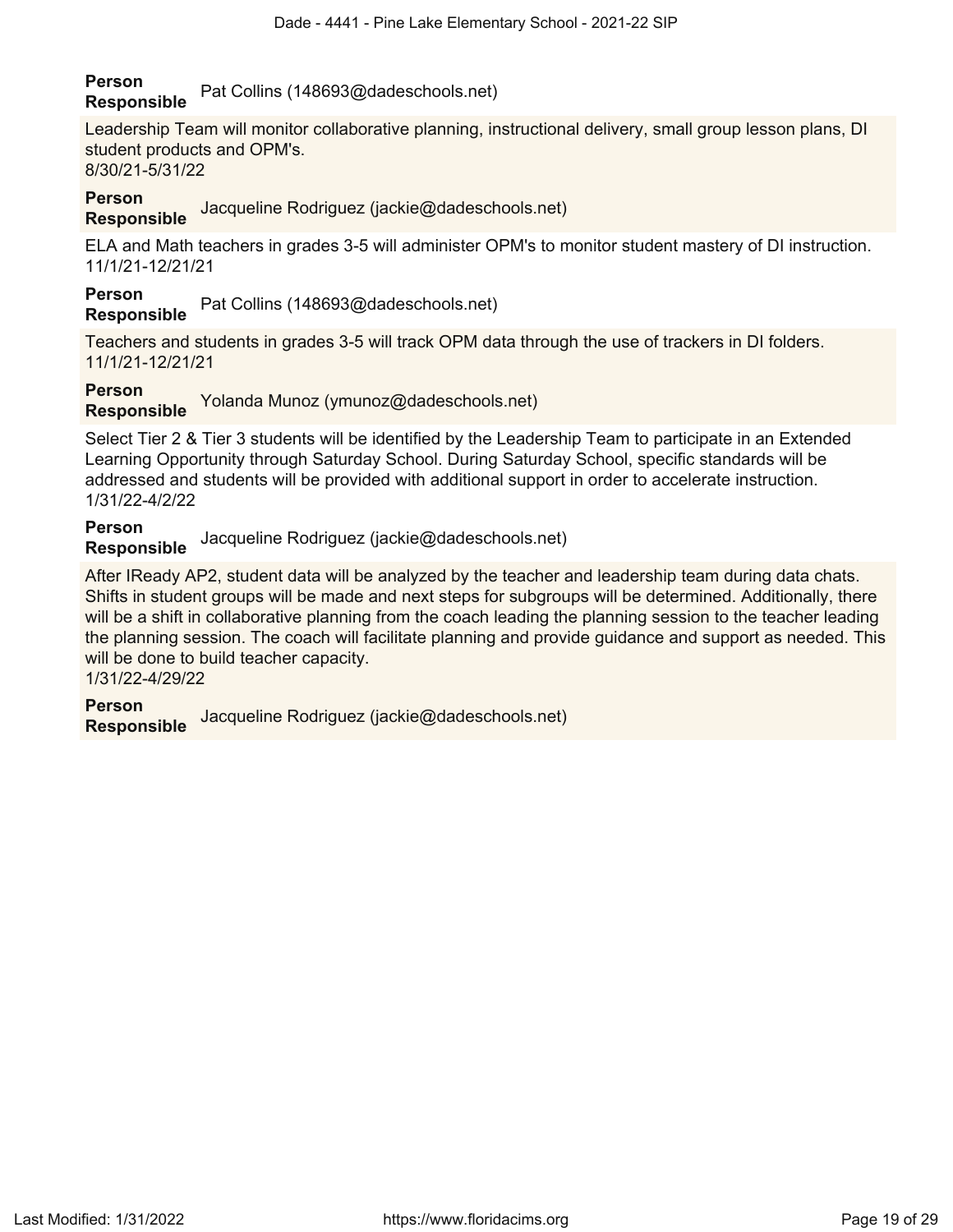### **#2. Instructional Practice specifically relating to Standards-aligned Instruction**

| Area of<br><b>Focus</b><br><b>Description</b><br>and<br><b>Rationale:</b> | According to the FSA data in both Reading and Mathematics, there was a decrease in<br>student proficiency. In ELA, there was a decrease of 2 percentage points and in<br>Mathematics there was a decrease of 27 percentage points. Based on the data review, our<br>school will implement the targeted element of standards-aligned instruction. We selected<br>the overarching standards-aligned instruction based on our findings that our proficiency<br>percentages were lower when compared to the District. We must ensure that student<br>products and teaching techniques are aligned to the intended standards/learning targets<br>being addressed to improve bi-weekly assessment data and topic assessment data. |
|---------------------------------------------------------------------------|-----------------------------------------------------------------------------------------------------------------------------------------------------------------------------------------------------------------------------------------------------------------------------------------------------------------------------------------------------------------------------------------------------------------------------------------------------------------------------------------------------------------------------------------------------------------------------------------------------------------------------------------------------------------------------------------------------------------------------|
| <b>Measureable</b><br><b>Outcome:</b>                                     | If we successfully implement Standards-Aligned Instruction, then our proficiency will<br>increase by a minimum of 5 percentage points in both Reading and Mathematics as<br>evidenced by the 2022 State Assessments.                                                                                                                                                                                                                                                                                                                                                                                                                                                                                                        |
| <b>Monitoring:</b>                                                        | The Leadership Team will participate in collaborative planning meetings to monitor for<br>active participation and the alignment of standards to student's end products.<br>Administrators will review biweekly/topic assessment results to monitor student progress.<br>This data will be analyzed during leadership team meetings to ensure students are<br>demonstrating progress on tested standards.                                                                                                                                                                                                                                                                                                                   |
| <b>Person</b><br>responsible<br>for<br>monitoring<br>outcome:             | Jacqueline Rodriguez (jackie@dadeschools.net)                                                                                                                                                                                                                                                                                                                                                                                                                                                                                                                                                                                                                                                                               |
| <b>Evidence-</b><br>based<br><b>Strategy:</b>                             | Our school will focus on the evidenced based strategy of: Standards-Aligned Instruction.<br>Standards-Aligned Instruction will assist in increasing proficiency in ELA and Math.<br>Standards-Aligned Instruction will be monitored through walkthroughs, lesson plans,<br>student end products.                                                                                                                                                                                                                                                                                                                                                                                                                            |
| <b>Rationale</b><br>for<br><b>Evidence-</b><br>based<br><b>Strategy:</b>  | Standard-Aligned Instruction will ensure that teachers deliver planned lessons to guide<br>students through the demands of the standards/learning targets. Students will show<br>evidence of mastering the lesson objective through their work samples/tasks.                                                                                                                                                                                                                                                                                                                                                                                                                                                               |
| <b>Action Steps to Implement</b>                                          |                                                                                                                                                                                                                                                                                                                                                                                                                                                                                                                                                                                                                                                                                                                             |
|                                                                           | ELA and Math teachers will participate in collaborative planning to develop lesson plans aligned to                                                                                                                                                                                                                                                                                                                                                                                                                                                                                                                                                                                                                         |

standards based learning. 8/30/21-5/31/22

**Person Responsible** Pat Collins (148693@dadeschools.net)

Teachers will analyze iReady/Topic Assessments data to create small groups based on student's deficiencies.

8/30/21-5/31/22

**Person Responsible** Yolanda Munoz (ymunoz@dadeschools.net)

Students end products will be directly aligned to the intended standards. 8/30/21-5/31/22

**Person**

**Responsible** Jacqueline Rodriguez (jackie@dadeschools.net)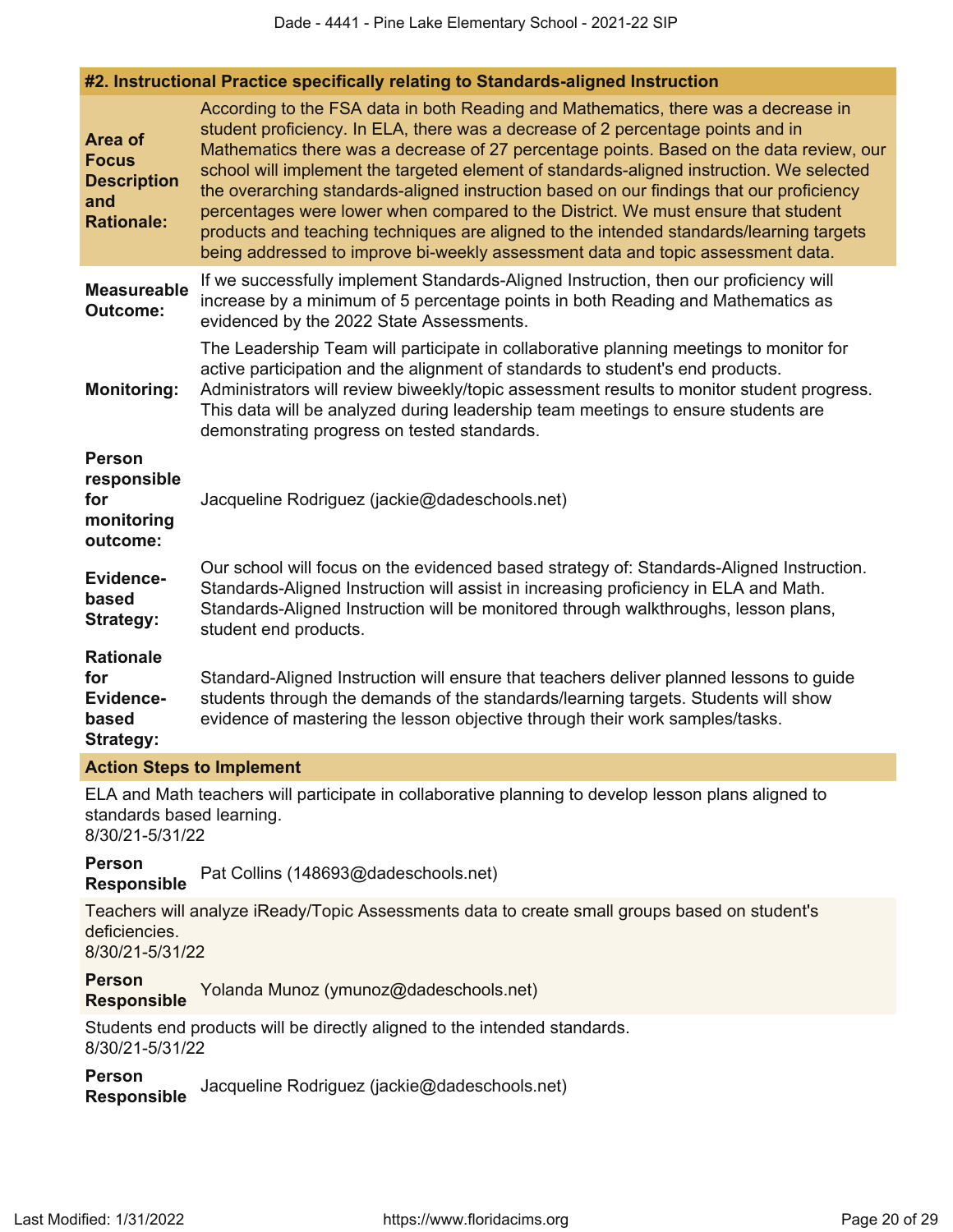Instructional delivery and student engagement will be monitored through teacher observations and daily walkthroughs.

8/30/21-5/31/22

#### **Person Responsible** Jacqueline Rodriguez (jackie@dadeschools.net)

Professional Development and best practices will be provided to teachers on the effectiveness of corrective and descriptive feedback.

11/1/21

**Person**

**Responsible** Leticia Coello (lcoello@dadeschools.net)

Teachers will provide students with corrective feedback on student end products directly aligned to the standard.

11/10/21-12/21/21

# **Person**

**Responsible** Pat Collins (148693@dadeschools.net)

Teachers will continue to provide students with corrective feedback on end products directly aligned to the standards being addressed. End products will be be developed using Item Specification Stems and Depth of Knowledge questioning techniques to target the various questioning mechanisms and promote higher order thinking to prepare for the upcoming FSA. 1/31/22-4/29/22

**Person**

**Responsible** Pat Collins (148693@dadeschools.net)

In order to improve results for Tier 2 students, a second Teacher Led Center will be incorporated during Differentiated Instruction to focus on students who are on the verge of proficiency. The additional Teacher Led Center will be led by instructional coaches and/or support staff. During the Teacher Led Center, there will be a focus on question/answer mechanisms, test taking strategies and explicit verbal feedback in order to accelerate student outcomes.

1/31/22-4/29/22

**Person Responsible** Yolanda Munoz (ymunoz@dadeschools.net)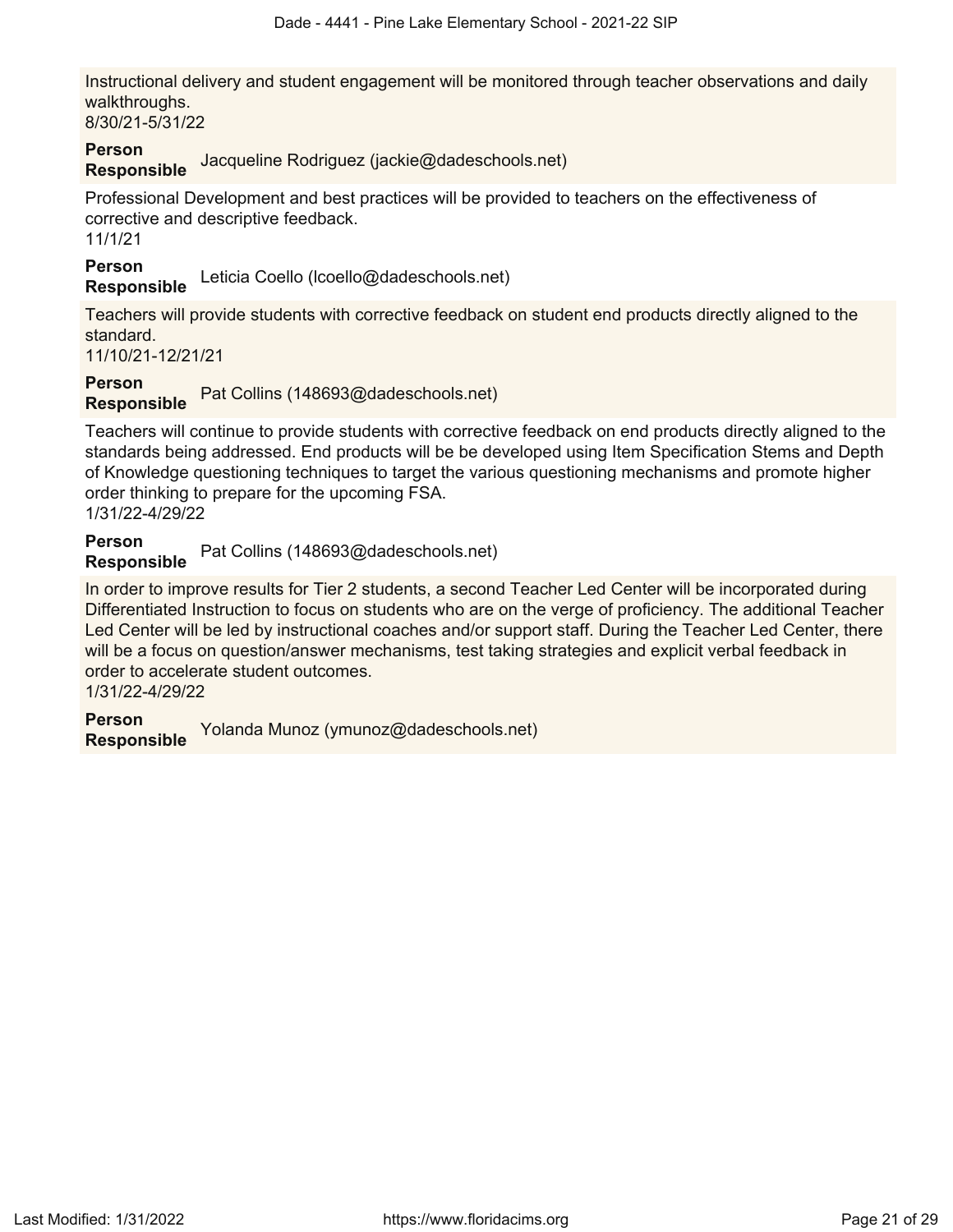|                                                                                  | #3. Culture & Environment specifically relating to Social Emotional Learning                                                                                                                                                                                                                                                                                             |
|----------------------------------------------------------------------------------|--------------------------------------------------------------------------------------------------------------------------------------------------------------------------------------------------------------------------------------------------------------------------------------------------------------------------------------------------------------------------|
| <b>Area of</b><br><b>Focus</b><br><b>Description</b><br>and<br><b>Rationale:</b> | Based on the data review, our school will implement the Targeted Element of Social<br>Emotional Learning. Through our data review, we noticed that some students do not feel<br>supported by their teacher or school staff. We recognize the importance of staff-student<br>relationships in order for students to feel a sense of belonging in the school.              |
| <b>Measureable</b><br><b>Outcome:</b>                                            | If we successfully implement the Targeted Element of Social Emotional Learning through<br>the building of Staff-Student Connections, our students will feel valued and a sense of<br>belonging. With consistent student-staff relationship opportunities, we expect our Student<br>Climate survey results relating to their teacher to increase by 10 percentage points. |
| <b>Monitoring:</b>                                                               | The Leadership Team will conduct daily walkthroughs to monitor for the implementation of<br>the SEL McGraw Hill Component.                                                                                                                                                                                                                                               |
| <b>Person</b><br>responsible<br>for<br>monitoring<br>outcome:                    | Jacqueline Rodriguez (jackie@dadeschools.net)                                                                                                                                                                                                                                                                                                                            |
| <b>Evidence-</b><br>based<br>Strategy:                                           | Within the Targeted Element of Social Emotional Learning, our school will focus on the<br>evidence-based strategy of: Staff-Student Connections. Staff-Student Connections will<br>ensure that students feel a sense of belonging and value. Staff-Student Connections will<br>be monitored on a weekly basis to promote a positive school culture.                      |
| <b>Rationale</b><br>for<br><b>Evidence-</b><br>based<br><b>Strategy:</b>         | Staff-Student Connections will assist in increasing student morale and establishing positive<br>student-teacher relationships, thus resulting in an increase motivation and student<br>achievement.                                                                                                                                                                      |

### **Action Steps to Implement**

Teachers will receive professional development on Equity, Diversity & Inclusivity. 8/10/21

**Person**

**Responsible** Michelle Arias (marias2@dadeschools.net)

Teachers will plan for daily Social Emotional Learning Activities to promote equity, diversity and inclusivity during collaborative planning. 8/30/21-5/31/22

**Person Responsible** Jacqueline Rodriguez (jackie@dadeschools.net)

School counselor will work with targeted student groups who are in need of additional strategies and support focusing on communication, relationships and motivation to excel both in and out of school. 8/30/21-5/31/22

## **Person**

**Responsible** Jacqueline Rodriguez (jackie@dadeschools.net)

Opportunities for staff to share effective student-connection strategies that can be done throughout the school day to improve student morale. 8/30/21-5/31/22

**Person Responsible** Jacqueline Rodriguez (jackie@dadeschools.net)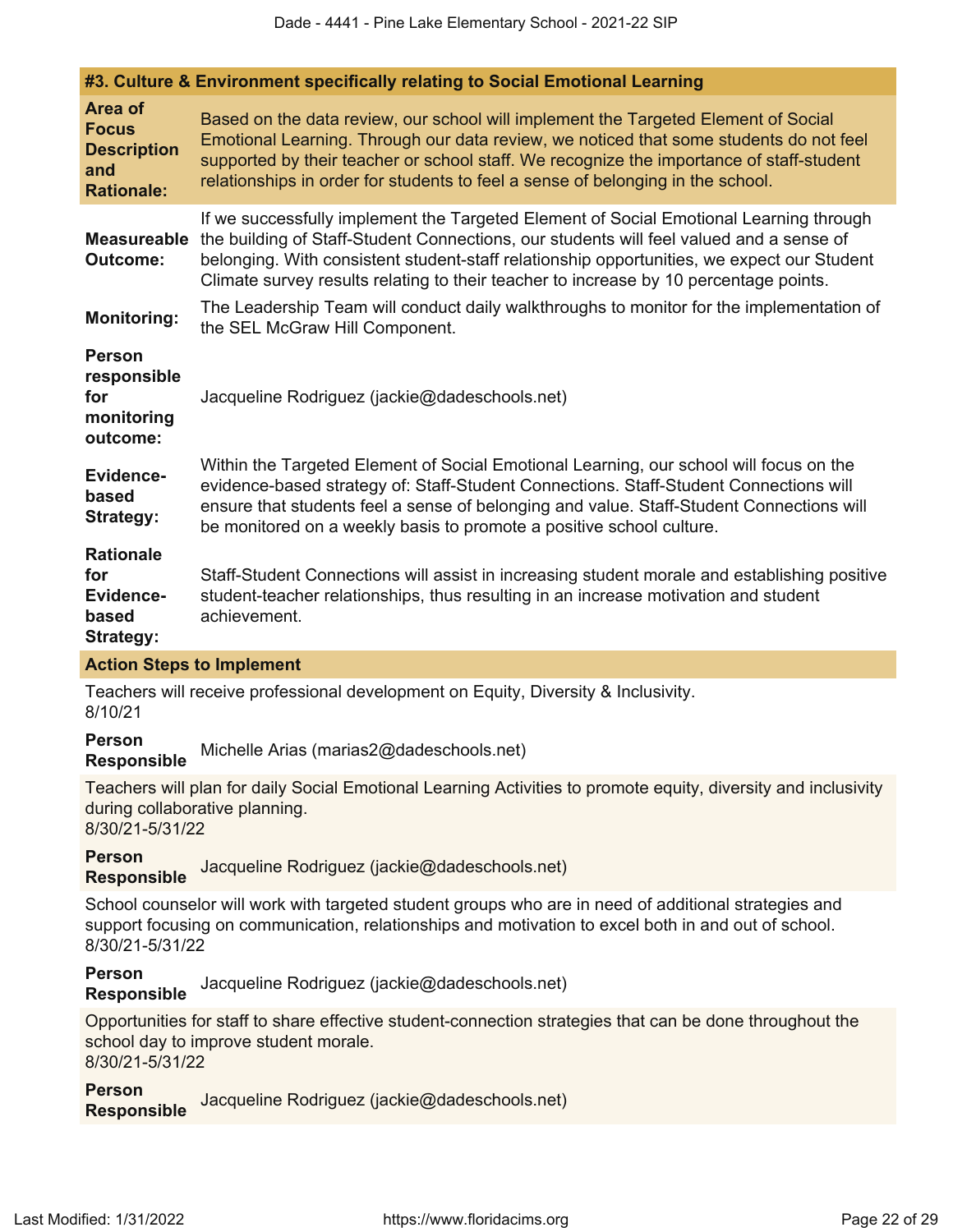Professional Development will be provided to teachers on how to effectively implement the SEL components into ELA and Math instruction.

11/1/21

### **Person Responsible** Jacqueline Rodriguez (jackie@dadeschools.net)

The Leadership Team will highlight and recognize staff members and provide incentives to increase teacher morale.

11/1/21-12/21/21

## **Person**

**Responsible** Jacqueline Rodriguez (jackie@dadeschools.net)

The Leadership Team will continue to highlight and recognize staff members and provide incentives to increase teacher attendance and morale. Students who demonstrate monthly Values Matters and Cambridge attributes will be recognized and rewarded by school counselor. 1/31/22-4/29/22

## **Person**

**Responsible** Jacqueline Rodriguez (jackie@dadeschools.net)

In order to improve results with the SEL group, Ms. Olivera, school counselor, will provide identified students with additional strategies and support focusing on social awareness, relationships and self management to excel both in and out of school during weekly sessions. The counselor will work with teachers/staff to identify students who are in need of additional SEL support. 1/31/22-4/29/22

**Person**

**Responsible** Jacqueline Rodriguez (jackie@dadeschools.net)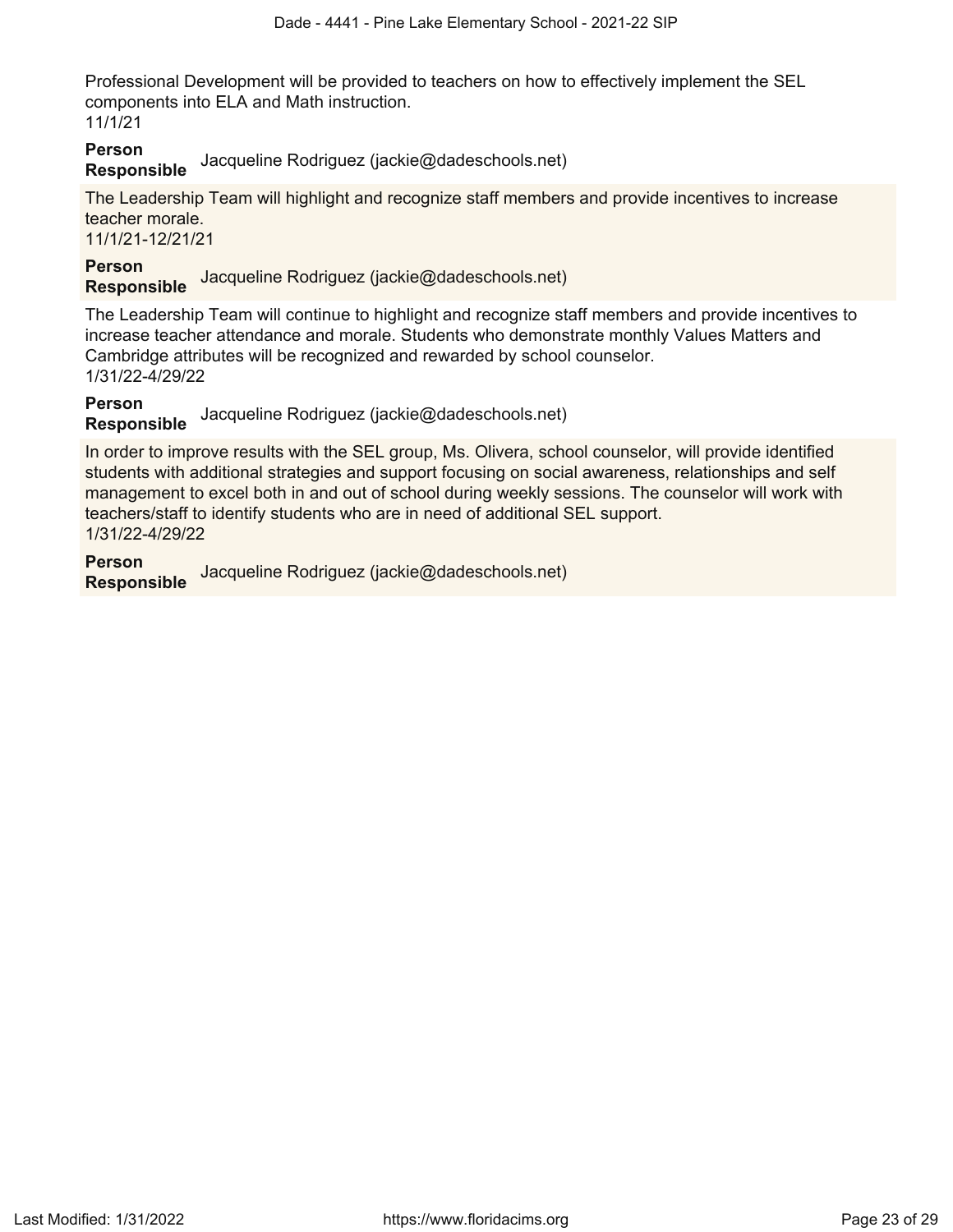### **#4. Leadership specifically relating to Specific Teacher Feedback**

| Area of<br><b>Focus</b><br><b>Description</b><br>and<br><b>Rationale:</b> | Based on qualitative data from the SIP survey and review of the Core Leadership<br>Competencies, we want to use the Targeted Element of Specific Teacher Feedback.<br>Teachers in the building feel that administrators do not provide consistent and timely<br>feedback to improve student outcomes, therefore members of the Leadership Team will<br>provide teachers with specific feedback on a bi-weekly basis. By providing teachers with<br>specific feedback, student success will be positively impacted. |
|---------------------------------------------------------------------------|--------------------------------------------------------------------------------------------------------------------------------------------------------------------------------------------------------------------------------------------------------------------------------------------------------------------------------------------------------------------------------------------------------------------------------------------------------------------------------------------------------------------|
| <b>Measureable</b><br><b>Outcome:</b>                                     | If we successfully implement the Targeted Element of Specific Teacher Feedback, our<br>teachers will be provided the opportunity to improve their planning and instruction, thus<br>improving student achievement. The percentage of the frequency of how often feedback is<br>received should increase to daily or weekly by 10 percentage points.                                                                                                                                                                |
| <b>Monitoring:</b>                                                        | The Leadership Team will create and implement a specific feedback monitoring One Drive<br>document. The Leadership Team will document specific feedback on instructional practices<br>provided to teachers. During leadership team meetings feedback and next steps will be<br>discussed to monitor teacher progress.                                                                                                                                                                                              |
| <b>Person</b><br>responsible<br>for<br>monitoring<br>outcome:             | Jacqueline Rodriguez (jackie@dadeschools.net)                                                                                                                                                                                                                                                                                                                                                                                                                                                                      |
| <b>Evidence-</b><br>based<br><b>Strategy:</b>                             | Within the Targeted Element of Specific Teacher Feedback, we will focus on the evidence-<br>based strategy of: Consistent, Developmental Feedback. "By creating a feedback One<br>Drive document", we hope to improve teacher instruction to ensure student achievement.                                                                                                                                                                                                                                           |
| <b>Rationale</b><br>for<br><b>Evidence-</b><br>based<br><b>Strategy:</b>  | Creating "Feedback One Drive document", the leadership team will be held accountable to<br>providing teachers with specific instructional feedback to increase student achievement.                                                                                                                                                                                                                                                                                                                                |

### **Action Steps to Implement**

A "Feedback One Drive Document" will be created for the Leadership Team, documenting teacher strengths and areas for growth, feedback provided and next steps. 9/10/21

### **Person**

**Responsible** Jacqueline Rodriguez (jackie@dadeschools.net)

Leadership Team will conduct daily walk-throughs and provide teachers with specific feedback and allow for opportunities to improve planning or instruction through coaching support. 8/30/21-5/31/22

### **Person Responsible** Jacqueline Rodriguez (jackie@dadeschools.net)

Leadership Team will meet weekly to discuss teacher progress, coaching support and next steps to ensure teacher success.

8/30/21-5/31/22

### **Person**

**Responsible** Jacqueline Rodriguez (jackie@dadeschools.net)

Leadership Team will conduct Data Chats with teachers to analyze student progress, teacher effectiveness and provide feedback on next steps to ensure student achievement.

10/4/21-10/22/21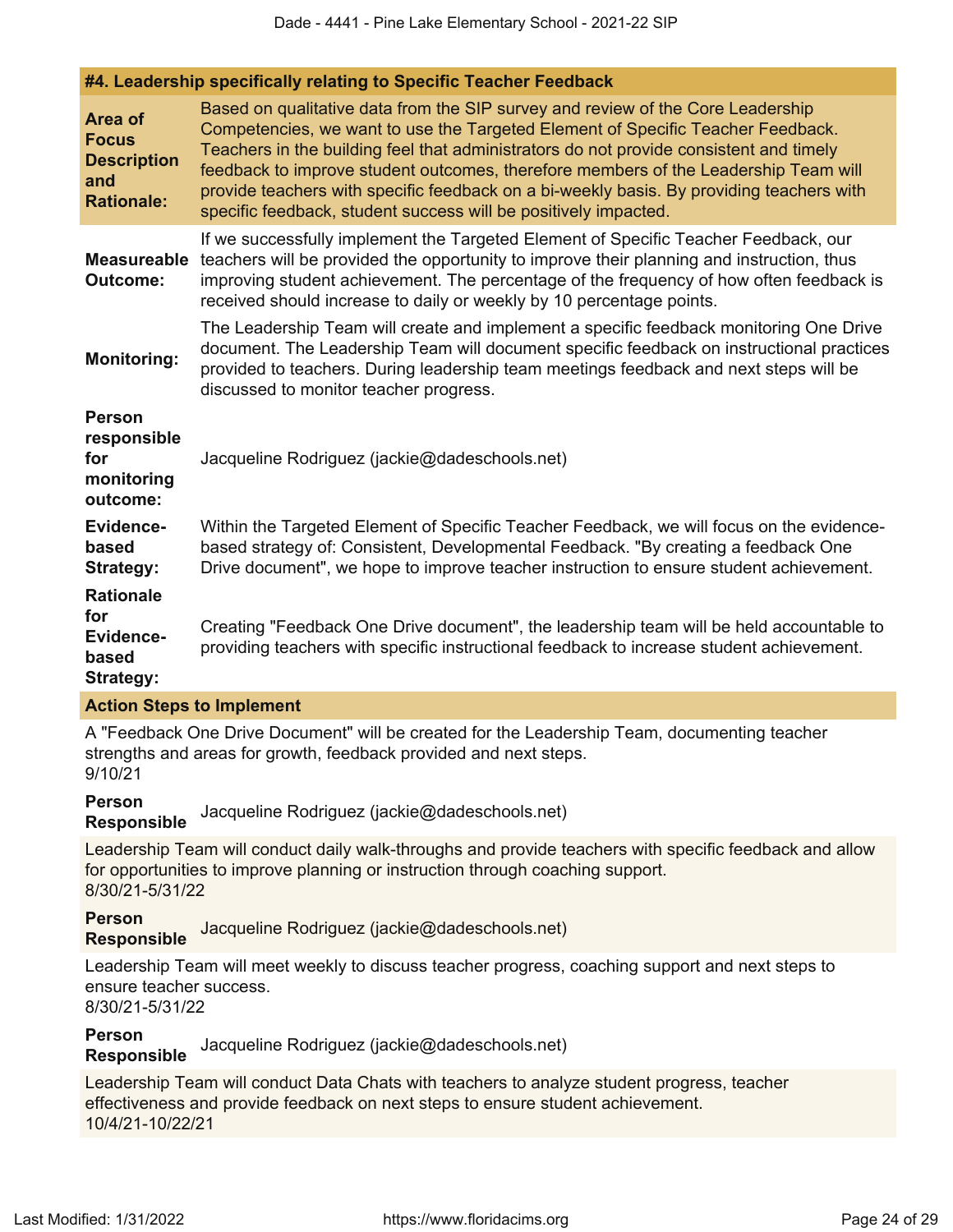### **Person Responsible** Jacqueline Rodriguez (jackie@dadeschools.net)

The Leadership Team will conduct daily walk throughs and provide teachers with "praise notes" indicating areas of strength and an area in need of growth. 11/1/21-12/21/21

## **Person**

**Responsible** Jacqueline Rodriguez (jackie@dadeschools.net)

The "Feedback One Drive Document" will be used as a tool to monitor/follow-up with the implementation of recommendations/feedback provided to the teacher. 11/1/21-12/21/21

## **Person**

**Responsible** Jacqueline Rodriguez (jackie@dadeschools.net)

The Leadership Team will continue to conduct daily walk throughs and provide teachers with "praise notes" indicating areas of strength and an area in need of growth. 1/31/22-4/29/22

**Person**

**Responsible** Jacqueline Rodriguez (jackie@dadeschools.net)

The Leadership Team will conduct data chats with teachers to; analyze IReady AP 2 data, determine next steps, make changes in instruction, provided selected students with additional small group and identify teachers who are in need of coaching support. 1/31/22-4/29/22

**Person**

**Responsible** Jacqueline Rodriguez (jackie@dadeschools.net)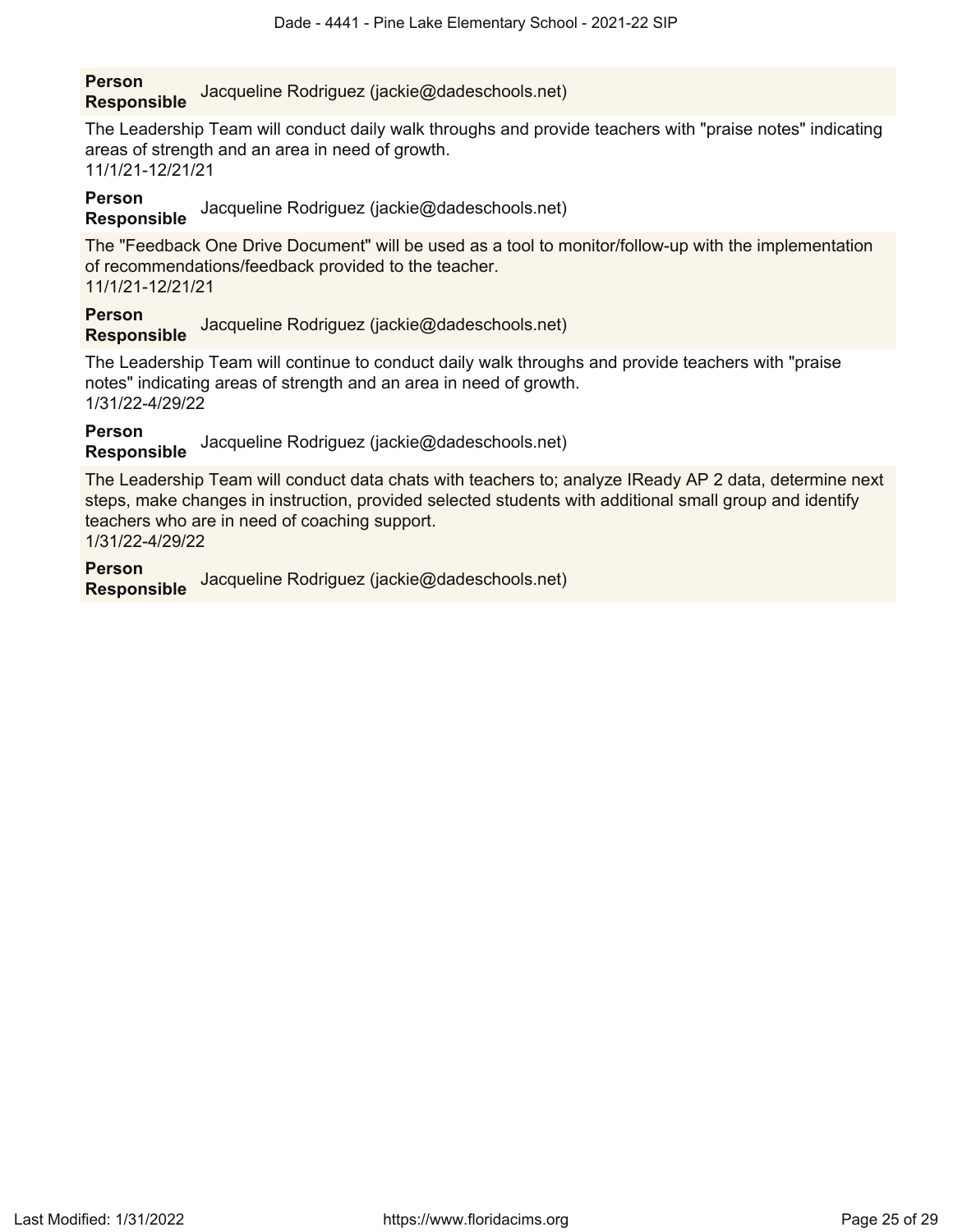| <b>Area of</b><br><b>Focus</b><br><b>Description</b><br>and<br><b>Rationale:</b> | The data indicates that 56 percent of students in grade 3 to 5 scored below a Level 3 on<br>the 2021 ELA FSA. Additionally, according to Spring IReady Diagnostic, 43 percent of<br>students in kindergarten through grade 2 are not track to score a Level 3 or above on the<br>grade 3 ELA statewide assessment. Additionally, the data indicates that there was a<br>decrease in ELA Learning Gains for L25 students. There was an overall decrease of 8<br>percentage points in ELA L25 students. Based on the data review, our school will<br>implement a daily intervention programmed designed to minimize the achievement gap.<br>Due to impact of the pandemic, students faced many challenges that led to academic<br>regression and learning loss. Using a research based Intervention approach to Reading,<br>students are expected to achieve learning gains. |  |  |
|----------------------------------------------------------------------------------|----------------------------------------------------------------------------------------------------------------------------------------------------------------------------------------------------------------------------------------------------------------------------------------------------------------------------------------------------------------------------------------------------------------------------------------------------------------------------------------------------------------------------------------------------------------------------------------------------------------------------------------------------------------------------------------------------------------------------------------------------------------------------------------------------------------------------------------------------------------------------|--|--|
| <b>Measureable</b><br><b>Outcome:</b>                                            | On the 2022 administration of the Florida Standards Assessment, we expect to increase<br>the percent of third through fifth grade L25 students making Learning Gains by 5<br>percentage points on the 2022 English Language Arts Assessment. Additionally, we expect<br>to increase the percentage of K-5 students on track to score a level 3 or above as<br>correlated to the Spring IReady Diagnostic by 5 percentage points.                                                                                                                                                                                                                                                                                                                                                                                                                                           |  |  |
| <b>Monitoring:</b>                                                               | The area of focus will be monitored by:<br>-Teacher attendance of Intervention training provided by the district<br>-Intervention rosters for students receiving Tier 2 and/or Tier 3 Intervention<br>-Interventionist and Teacher schedules<br>-Data trackers monitoring ongoing student progress<br>-Walk-throughs conducted by leadership team during allocated Intervention time                                                                                                                                                                                                                                                                                                                                                                                                                                                                                       |  |  |
| <b>Person</b><br>responsible<br>for<br>monitoring<br>outcome:                    | Leticia Coello (Icoello@dadeschools.net)                                                                                                                                                                                                                                                                                                                                                                                                                                                                                                                                                                                                                                                                                                                                                                                                                                   |  |  |
| Evidence-<br>based<br><b>Strategy:</b>                                           | Response to Intervention (Rti) is a multi-tier approach to the early identification and support<br>of students with learning and behavior needs. The Rti process begins with high quality<br>instruction and universal screening of all children in the general education classroom and<br>includes providing aligned interventions and on-going progress monitoring.                                                                                                                                                                                                                                                                                                                                                                                                                                                                                                      |  |  |
| <b>Rationale</b><br>for<br>Evidence-<br>based<br>Strategy:                       |                                                                                                                                                                                                                                                                                                                                                                                                                                                                                                                                                                                                                                                                                                                                                                                                                                                                            |  |  |
|                                                                                  | <b>Action Steps to Implement</b>                                                                                                                                                                                                                                                                                                                                                                                                                                                                                                                                                                                                                                                                                                                                                                                                                                           |  |  |

Analyze student data to determine student's need for Tier 2 or Tier 3 Intervention. Develop rosters to group students accordingly.

**Person Responsible** Leticia Coello (lcoello@dadeschools.net)

Provide teachers with Intervention resources, training and additional support needed in order to implement Interventions with fidelity.

**Person**

**Responsible** Leticia Coello (lcoello@dadeschools.net)

Leadership Team members will conduct walk-throughs to monitor for the implementation and fidelity of intervention instruction.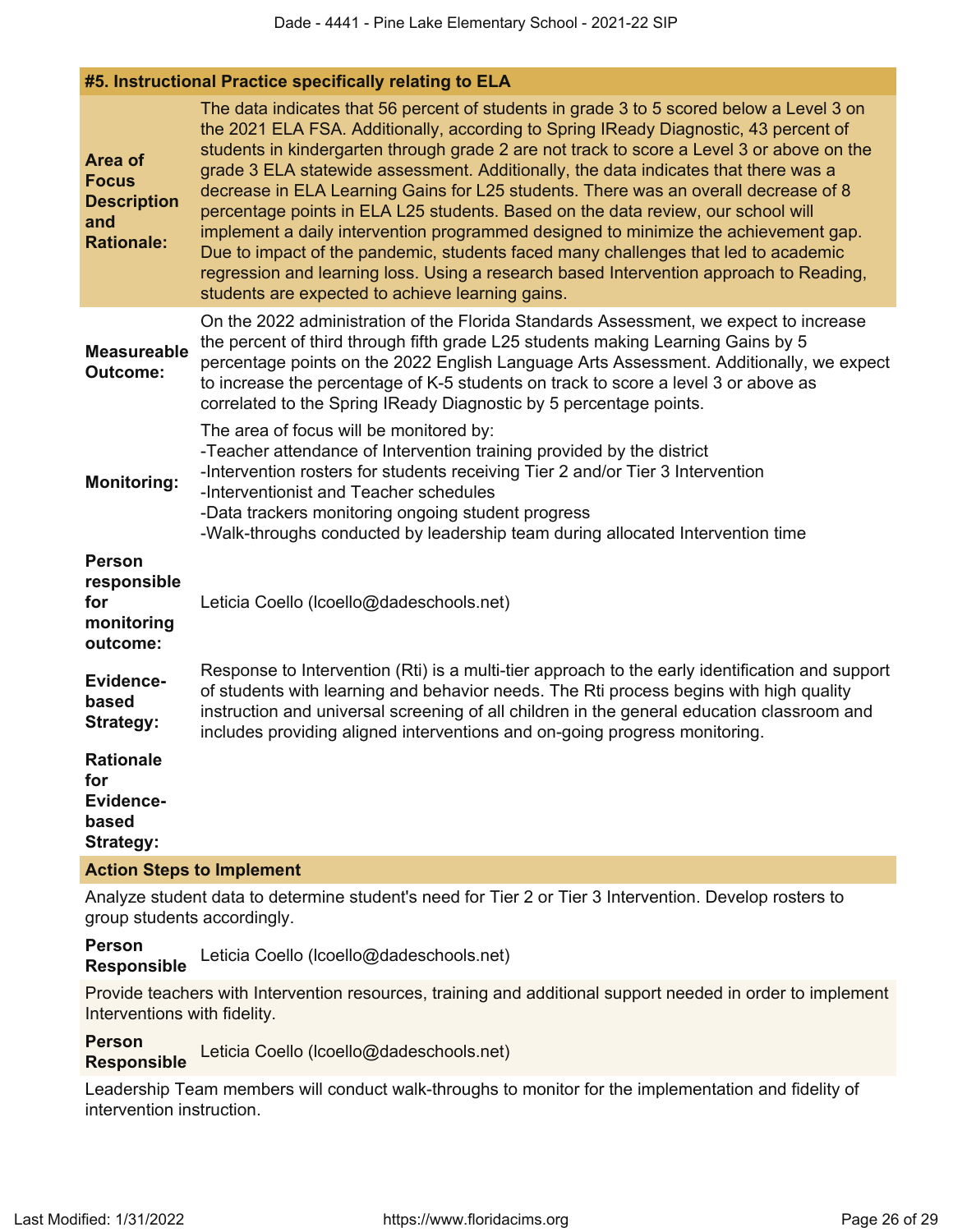# **Person**

**Responsible** Leticia Coello (lcoello@dadeschools.net)

Monitor student's progress through Ongoing Progress Monitoring assessments correlated to Tier 2 and Tier3 instruction.

## **Person**

**Responsible** Leticia Coello (lcoello@dadeschools.net)

Provide identified teachers with additional coaching of Intervention Program. 11/1/21-12/21/21

## **Person**

**Responsible** Leticia Coello (lcoello@dadeschools.net)

Monitor and track student's progress through Ongoing Progress Monitoring for growth, monitoring or next steps of MTSS process.

11/1/21-12/21/21

## **Person**

**Responsible** Leticia Coello (lcoello@dadeschools.net)

Tier 2 and Tier 3 teachers will conduct pre and post assessment data chats with students to set goals and expectations for the remainder of the year. 1/31/22-4/29/22

**Person**

**Responsible** Leticia Coello (lcoello@dadeschools.net)

Extended Learning Opportunities will be offered to select Tier 2 and Tier 3 subgroups through Saturday School and/or Spring Break Academy. Students will identified based on 2021 FSA data, AP2 data/growth and Topic Assessment/Bi-Weekly data trends. 1/31/22-4/2/22

**Person**

**Responsible** Leticia Coello (lcoello@dadeschools.net)

## **Additional Schoolwide Improvement Priorities**

Using the [SafeSchoolsforAlex.org](https://www.safeschoolsforalex.org/fl-school-safety-dashboard/), compare the discipline data of the school to discipline data across the state and provide primary or secondary areas of concern that the school will monitor during the upcoming school year. Include how the school culture and environment will be monitored through the lens of behavior or discipline data.

**The data indicates that there was 1 student confrontation during the 2019-2020 school year. When compared to elementary schools in the state, Pine Lake Elementary falls into the low category in incident ranking. The Leadership Team will monitor disruptive behaviors during the 2021-2022 school year. This will be monitored through SCM reporting, teacher-student relationships and the implementation of school-wide and teacher incentives to reward positive behaviors.**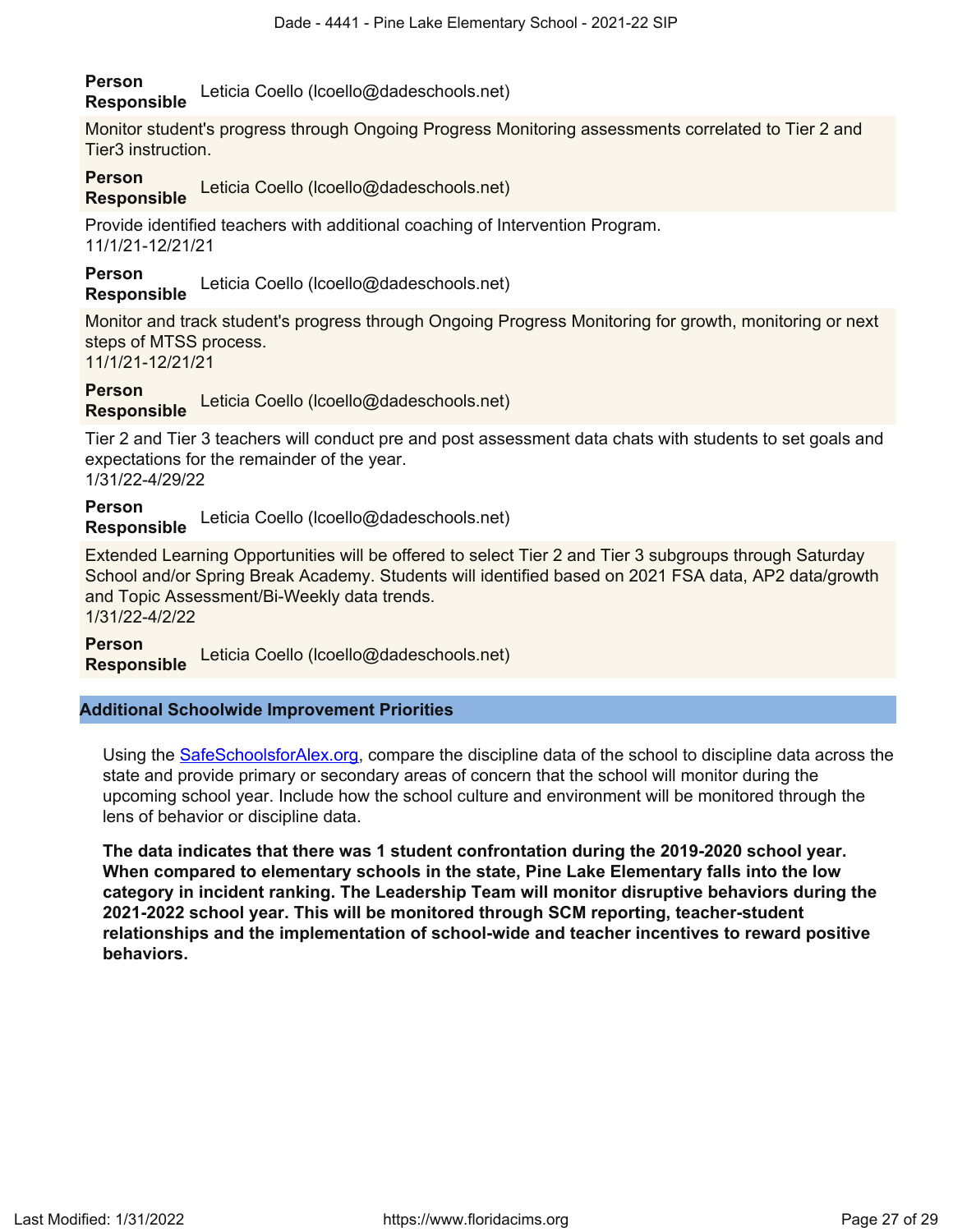## **Part IV: Positive Culture & Environment**

<span id="page-27-0"></span>A positive school culture and environment reflects: a supportive and fulfilling environment, learning conditions that meet the needs of all students, people who are sure of their roles and relationships in student learning, and a culture that values trust, respect and high expectations. Consulting with various stakeholder groups to employ school improvement strategies that impact the positive school culture and environment are critical. Stakeholder groups more proximal to the school include teachers, students, and families of students, volunteers, and school board members. Broad stakeholder groups include early childhood providers, community colleges and universities, social services, and business partners.

Stakeholders play a key role in school performance and addressing equity. Consulting various stakeholder groups is critical in formulating a statement of vision, mission, values, goals, and employing school improvement strategies.

### **Describe how the school addresses building a positive school culture and environment.**

Pine Lake Elementary focuses on stakeholder motivation, success, and a sense of feeling valued. There are a variety of ways in which positive school culture is addressed in order to establish a supportive and fulfilling environment. PLE recognizes staff and students on a monthly basis for showing core values. Additionally, throughout the year, parents are provided with opportunities to participate in school events, communicate with teachers and staff and contribute to their child's educational journey. Teachers are provided with opportunities and strategies to implement within their classroom setting to build relationships with their students. Both teachers and students are encouraged to share ideas and/or feedback with the school's Leadership Team through grade level meetings and Student Council. Stakeholders have the opportunity to stay informed and provide suggestions during EESAC meetings. Finally, successes and achievements are constantly celebrated acknowledge through announcements and incentives for both students and teachers.

### **Identify the stakeholders and their role in promoting a positive culture and environment at the school.**

The stakeholders involved in promoting a positive culture and environment at Pine Lake Elementary are the Principal, Assistant Principal, Instructional Coaches, Teacher Leaders, Counselor and finally Teachers. The Administrators monitor and oversee Staff Recognition and Incentives, along with establishing opportunities for parents to participate in school activities. Instructional Coaches will meet weekly with teachers to provide them with the necessary support needed to meet the needs of all learners. Teacher leaders will continuously communicate with the leadership team to provide them with feedback from the staff. Finally, teachers will play an integral role in promoting a positive school culture through the social and emotional strategies used during the day, to making time to build relationships and minting open communication with students, families and the community.

<span id="page-27-1"></span>

| Part V: Budget |                                                                        |        |  |
|----------------|------------------------------------------------------------------------|--------|--|
| $1$ III.A.     | <b>Areas of Focus: Instructional Practice: Small Group Instruction</b> | \$0.00 |  |
| $2$ III.A.     | Areas of Focus: Instructional Practice: Standards-aligned Instruction  | \$0.00 |  |
| $3$ III.A.     | Areas of Focus: Culture & Environment: Social Emotional Learning       | \$0.00 |  |
| $4$   III.A.   | <b>Areas of Focus: Leadership: Specific Teacher Feedback</b>           | \$0.00 |  |